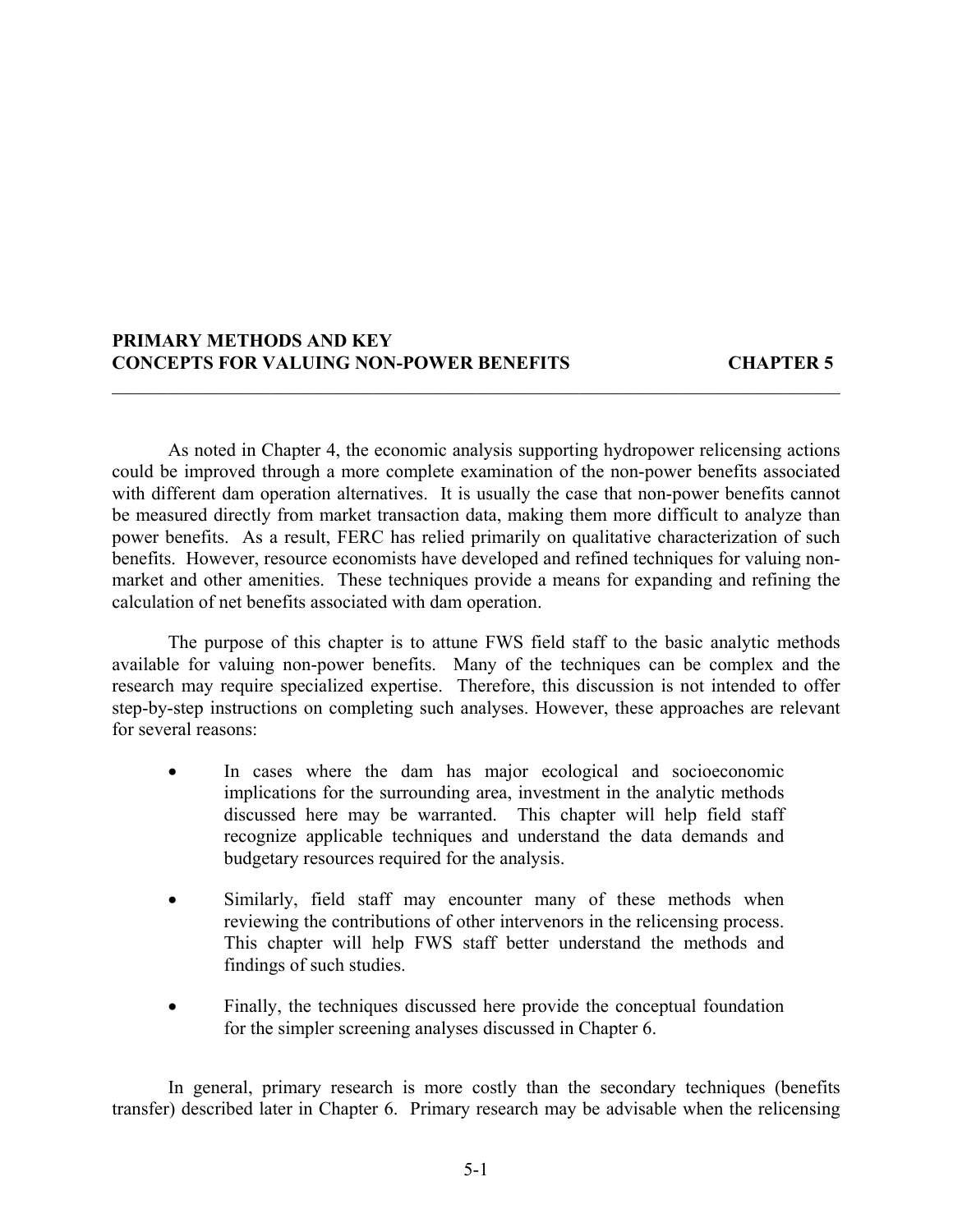involves a highly contentious project and/or exceptionally valuable river resources that warrant precise economic characterization. Such a "value of information" approach is appropriate when mitigation of resource losses is expected to lead to large scale changes in resource use and value, i.e., benefits that outweigh the costs of conducting the original research.

**Example 12** Determining when to use primary and secondary valuation methods requires expert judgment. FWS field staff are encouraged to seek assistance from experienced resource economists, including those in FWS's Division of Economics, when considering the relative merits of original and secondary research. The combined expertise of biologists who understand the affected natural resources and economists who understand valuation techniques will help ensure efficient allocation of research efforts.

This chapter begins by introducing "willingness to pay" and "consumer surplus," economic concepts common to all valuation methods. We then consider several categories of valuation techniques (including revealed preference approaches, stated preference approaches, averted cost methods, and factor income methods) and examine how these techniques may be useful in the context of hydropower relicensing.

# **OVERVIEW OF ECONOMIC VALUATION**

When considering the economic benefits associated with changes in dam operation, it is appropriate to apply a welfare economic framework. Welfare economics is premised on the concept of economic efficiency, i.e., while a policy change may produce winners and losers, resources are allocated so that overall societal welfare increases. Stated differently, society should allocate resources such that the sum effect on societal welfare is greater than what is given up by diverting resources from other uses.<sup>1</sup> As reviewed earlier, this principle is also present in FERC's statutory commitment to give equal consideration to power and non-power values in hydropower relicensing. For example, overall social welfare may be increased if recreationalists' total willingness to pay for river flow (a natural resource) exceeds the value generated by using flow to produce hydropower (as measured by avoided costs of replacement power).

The type of welfare economic measures recommended below differ from common measures of regional economic activity frequently considered, such as jobs or business revenues. Regional economic impacts are often important in hydropower relicensing. For example, a dam may provide inexpensive power to a paper plant, ensuring continued profitability of that plant and the security of jobs and tax revenues. These measures of economic impact may be important at the local or regional level; however, they cannot be directly integrated into the net benefit calculation for a given licensing alternative because they do not represent net societal losses.

<sup>&</sup>lt;sup>1</sup> Freeman, A. Myrick, *The Measurement of Environmental and Resource Values*, Resources for the Future, Washington, DC, 1993.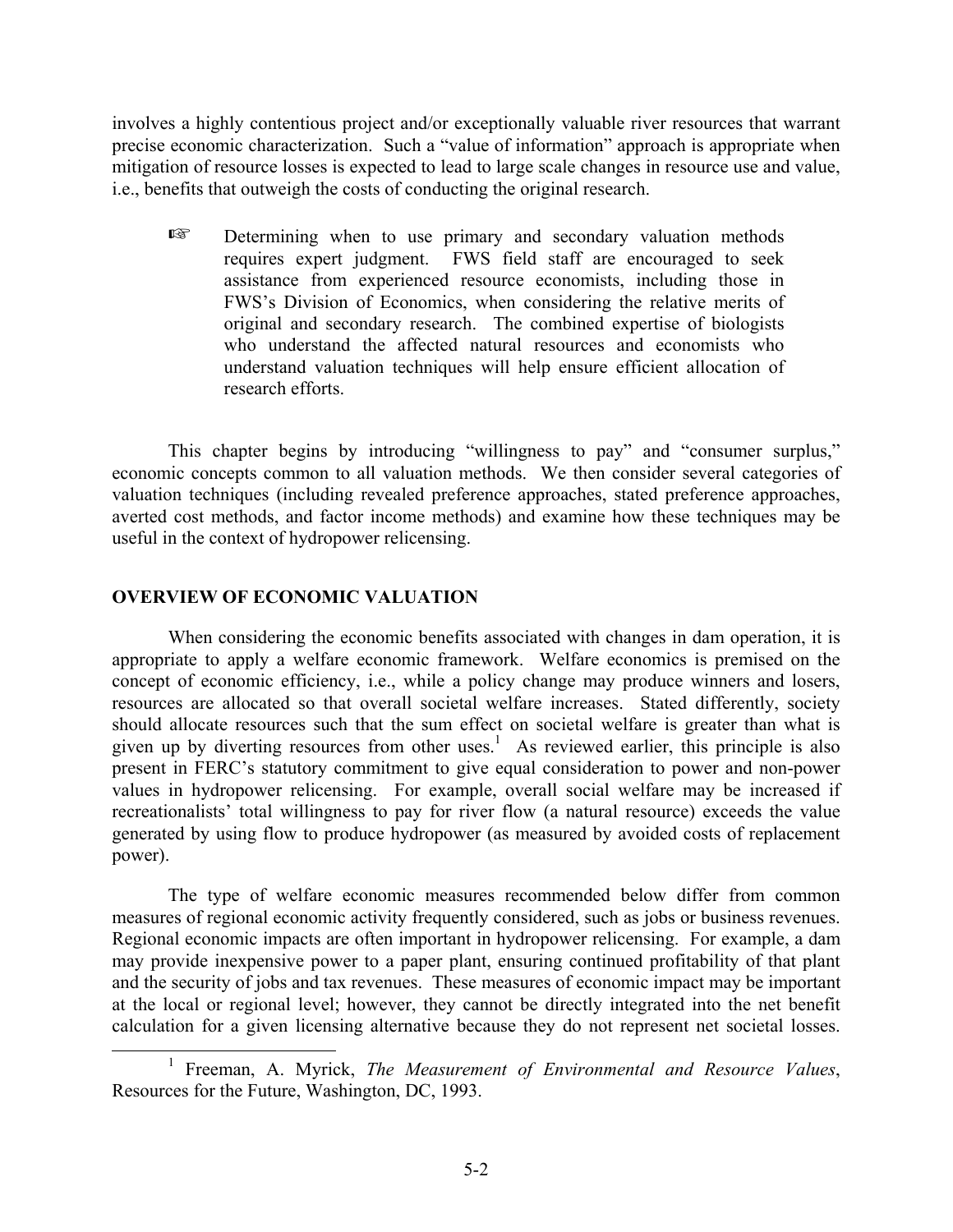For example, if the paper plant was closed, production may increase at another plant, transferring the economic activity to another location. Assuming that paper prices and producer profits are unaffected (see later discussion of consumer and producer surplus), this change could potentially have limited effects on overall societal well-being. Nonetheless, the implications for the local or regional economy may still be great; therefore, regional economic impact analysis plays a useful role in FERC's relicensing analysis. Appendix A of this report further discusses current and potential uses of regional economic impact analysis.

### **Willingness to Pay**

Alternative measures of economic value are needed to address social costs and benefits. Most importantly, economists have refined methods to measure individuals' "willingness to pay" for various amenities, including environmental amenities not typically bought and sold in markets (e.g., improved river ecosystems, better air quality). Willingness to pay represents the amount of money an individual would give up to receive an increase in such an environmental amenity.<sup>2</sup> Much of resource economics is built on the idea that social welfare can be maximized by placing natural resources in uses that yield the greatest benefits in terms of collective willingness to pay.

# **Consumer Surplus**

Resource economists generally rely on consumer surplus as a measure of overall economic welfare. The concept of consumer surplus is based on the principle that some consumers benefit at current prices because they are able to purchase goods (or services) at a price that is less than their total willingness to pay for the good.<sup>3</sup>

The concept of consumer surplus is most easily understood through an example. Assume that the manager of a reservoir charges a \$2 fee to individuals using a beach. Exhibit 5-1 shows a demand curve (D) for beach use. This curve shows the quantity of beach use demanded at various prices. As indicated by the downward slope, the quantity of beach use demanded goes down as the price rises. The horizontal line indicates the current price of beach use (\$2). The shaded area represents the consumer surplus that accrues at the current price; i.e., some consumers' willingness to pay exceeds the price of the good. Consistent with this description, economists sometimes refer to consumer surplus as net willingness to pay.

 $2$  Economists also sometimes consider a similar concept of "willingness to accept" compensation"; i.e., the amount of monetary compensation that would make the individual indifferent between having an environmental improvement and foregoing the improvement (Freeman, 1993).

<sup>&</sup>lt;sup>3</sup> Depending on the context, measurement of net economic welfare may also include estimation of producer surplus. Producer surplus measures the extent to which the price received for a good exceeds the cost that the producer incurs to produce the good. We discuss producer surplus more extensively in the section on market supply and demand models.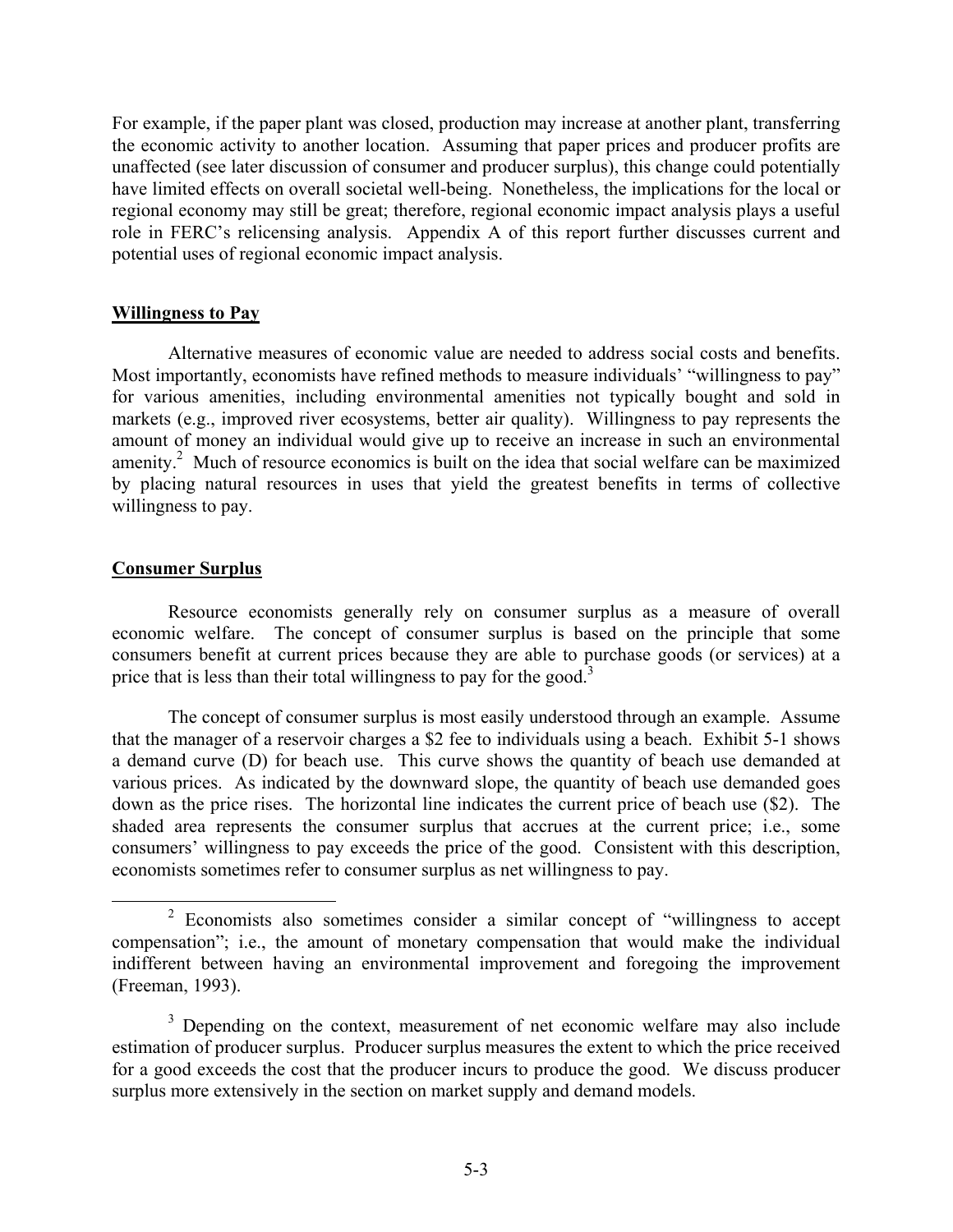The consumer surplus associated with consuming a good can be affected in two ways. First, the price of the good may change because of supply changes or other factors. Continuing our example, if the price of beach use rises to \$3, individuals will consume less and consumer surplus will be reduced. This change is illustrated in Exhibit 5-2 where the shaded area represents the loss in consumer surplus.

The second way that consumer surplus can change is through a shift in the demand curve. Such a change occurs when preferences for the good in question are altered. For example, beach improvements may make the location more attractive. The change in preferences for beach use is depicted as a shift in the demand curve, i.e., at any given price, individuals will choose to consume more of the good than previously. Exhibit 5-3 illustrates such a change. The shaded increase in consumer surplus results because of the increased beach use (from  $Q_1$  to  $Q_2$ ) and because of the improved experience for current beach users.

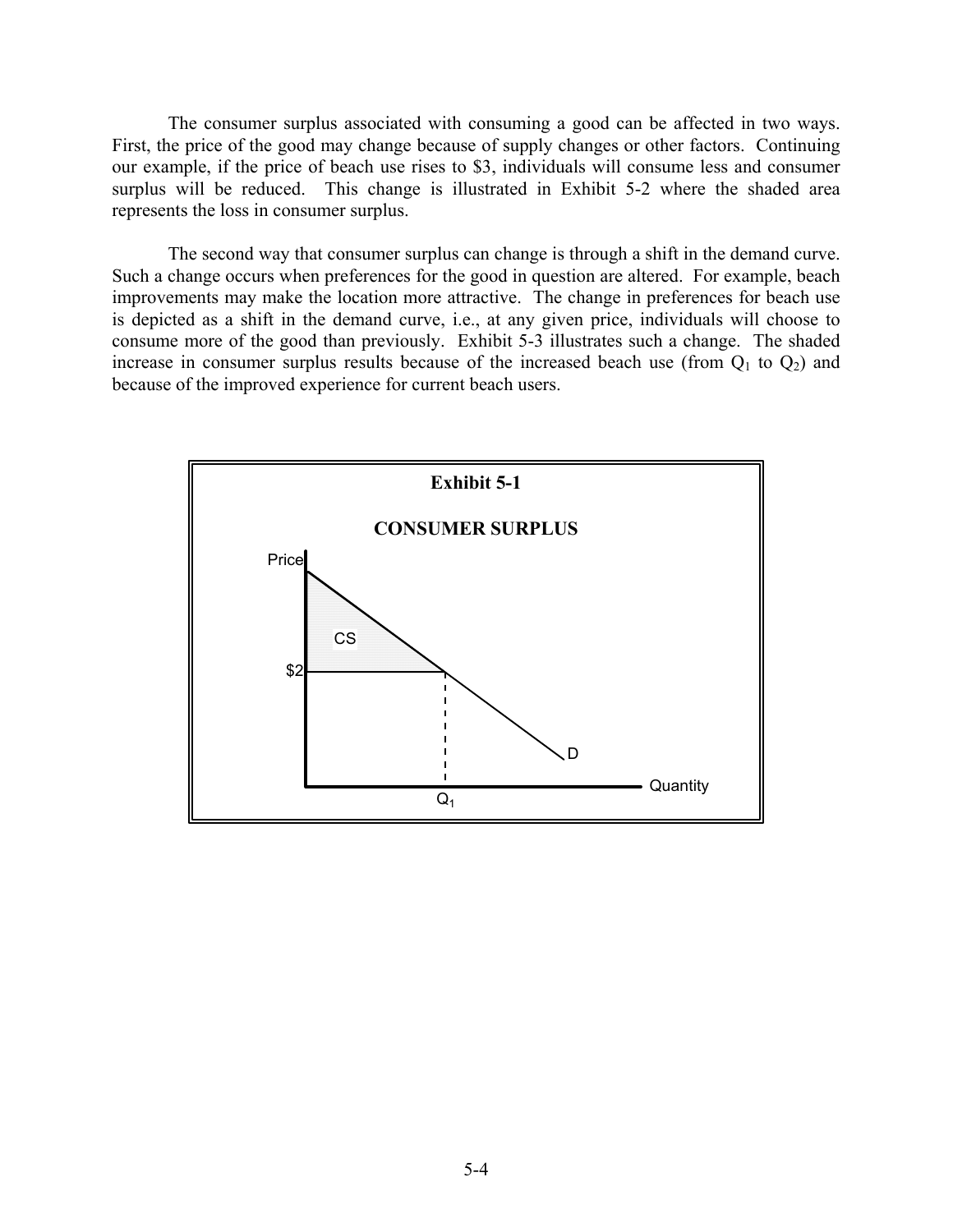



#### **Overview of Valuation Methods**

In many cases, individuals' willingness to pay for a resource or service can be observed in the marketplace. First, in some cases, the resource or service itself is bought and sold, providing direct information on consumers' willingness to pay. For example, as we review below, changes in dam operation may affect fish stocks important to commercial fisheries, a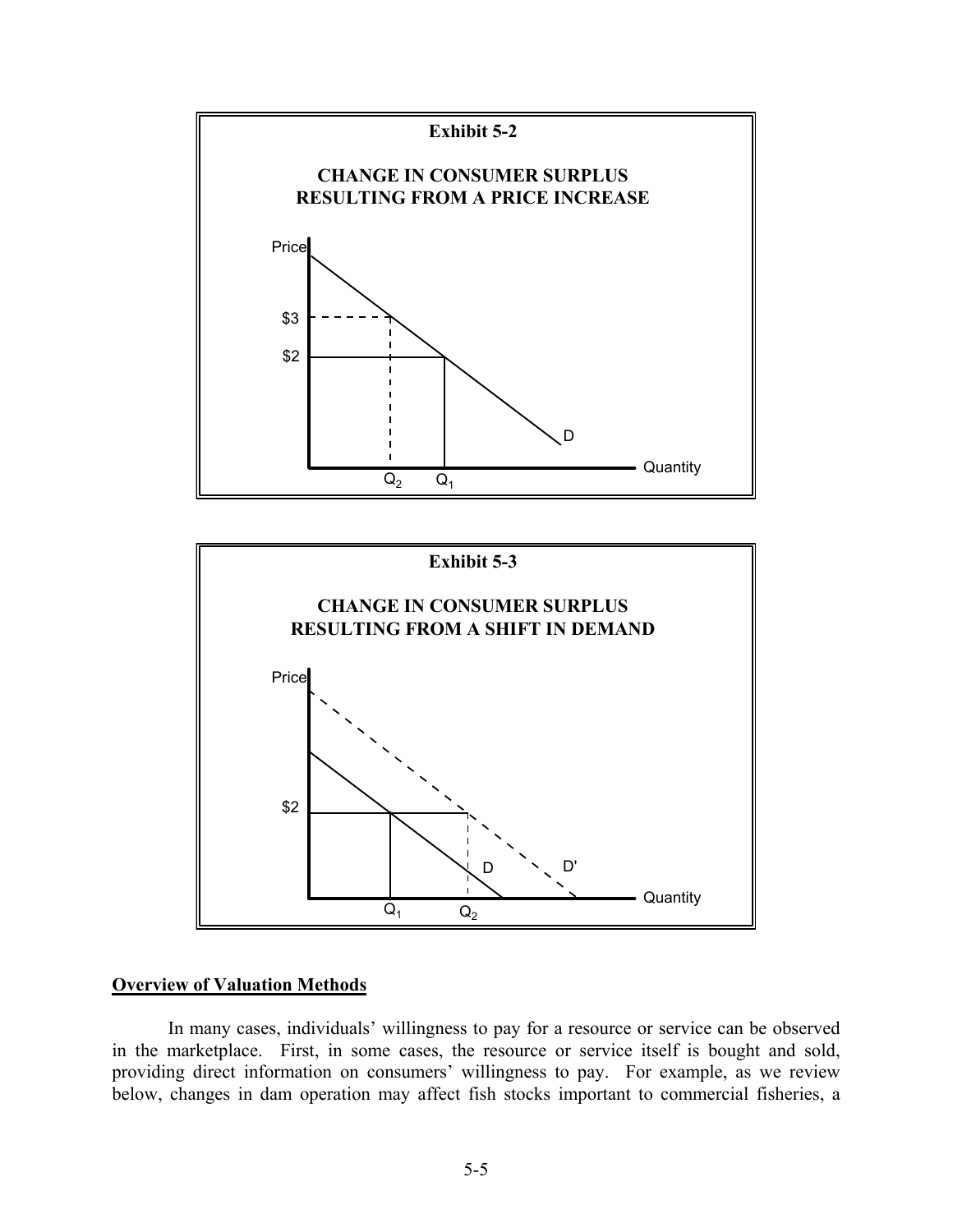market-based good. In general, however, markets do not exist for most of the non-power benefits relevant to dam relicensing actions. For example, recreational fishing opportunities are not bought and sold in a conventional market. As a result, we must estimate non-power benefits through alternative methods. Many of these methods consider how behavior in related markets reveals individuals' value for a good (revealed preference approaches). For example, people may exhibit their value for environmental quality through purchases in the housing market, paying more for homes near clean water, conservation land, or other environmental amenities.

In some cases, there may be no existing market, either direct or indirect, for the nonpower benefit of interest. In these instances, economists rely on survey methods that allow individuals to express their willingness to pay for the resource or service in question (the stated preference approach).

Below, we review these analytic approaches and variations that incorporate elements of the basic approaches. Specifically, we cover the following topics:

- Revealed preference approaches, including market supply and demand models and indirect measurement methods such as travel cost and property value models;
- Stated preference approaches such as contingent valuation;
- Methods useful for valuing non-power project services (e.g., water supply), including averted cost methods and factor income methods; and
- Models for valuing instream flow and comparing marginal benefits and costs of restoring river flow.

To summarize the potential applicability of the valuation methods discussed in this chapter, Exhibit 5-4 lists the methods and provides examples of how each may be useful in analyzing different categories of environmental resources and services typically addressed in FERC environmental impact statements (EISs). As shown, the methods may be useful in valuing a number of key non-power benefits such as changes in recreational activity, aesthetics, non-use values associated with free-flowing rivers, and other environmental impacts resulting from changes in dam operation and dam removal. As part of each methodological discussion below, we review this applicability in more detail.

It is noteworthy that values associated with a given resource can be addressed by more than one analytic method. As a result, the analyst should be vigilant for double-counting of nonpower benefits. In particular, some methods will capture a broad range of economic effects and raise the potential for double-counting. For example, a contingent valuation study of dam removal could capture total use and non-use values associated with such an action. If a separate study of recreational fishing values is undertaken, the two studies could overlap significantly.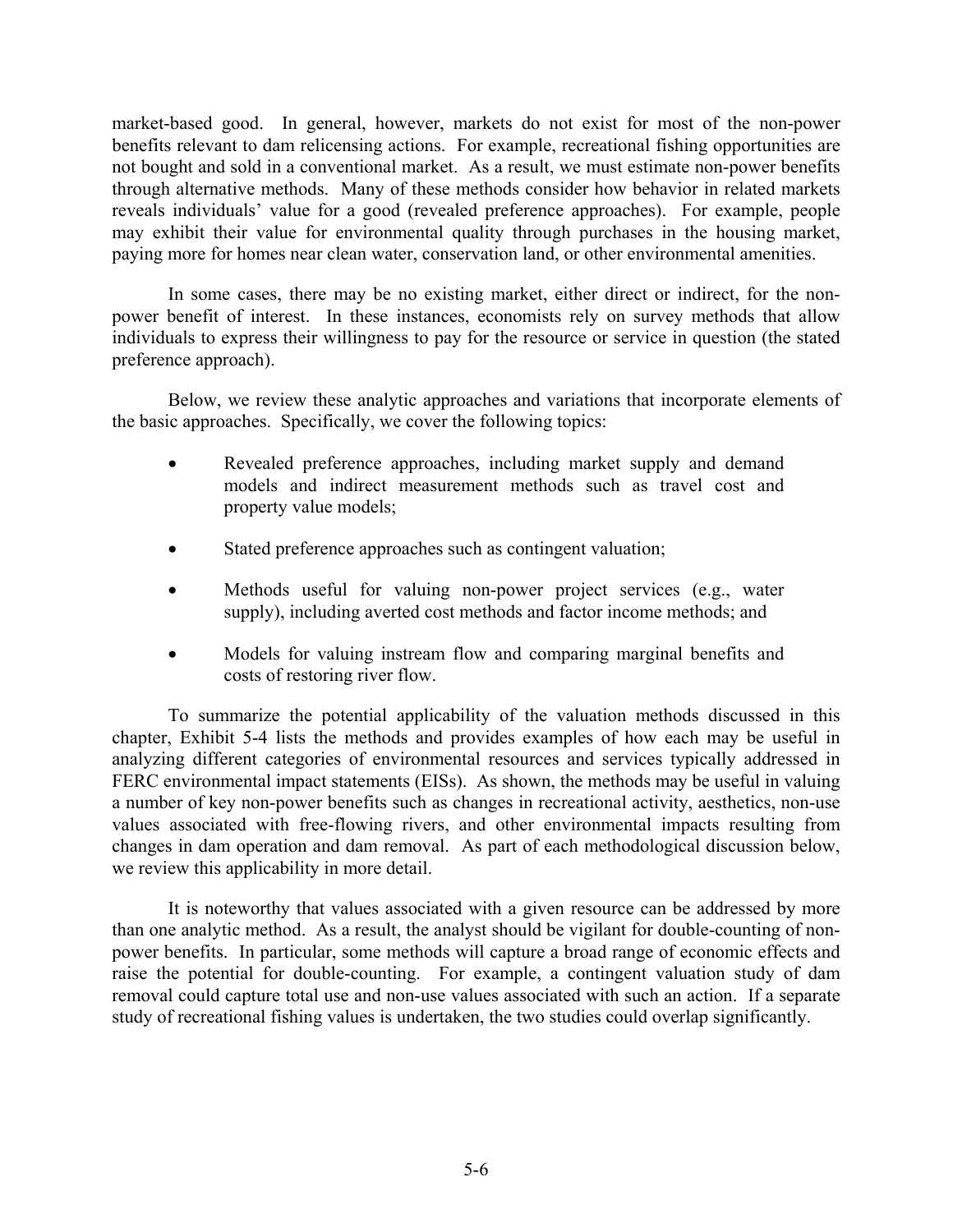| <b>Exhibit 5-4</b>                                                                  |                                                                      |                                                                                                            |                                                                                                 |                                                                                                          |                                                                                                                       |                                                                                  |                                                                           |  |
|-------------------------------------------------------------------------------------|----------------------------------------------------------------------|------------------------------------------------------------------------------------------------------------|-------------------------------------------------------------------------------------------------|----------------------------------------------------------------------------------------------------------|-----------------------------------------------------------------------------------------------------------------------|----------------------------------------------------------------------------------|---------------------------------------------------------------------------|--|
| <b>OVERVIEW OF VALUATION METHODS AND</b><br>APPLICABILITY IN HYDROPOWER RELICENSING |                                                                      |                                                                                                            |                                                                                                 |                                                                                                          |                                                                                                                       |                                                                                  |                                                                           |  |
|                                                                                     |                                                                      | <b>Services and Resources Potentially Addressed by Valuation Methods</b>                                   |                                                                                                 |                                                                                                          |                                                                                                                       |                                                                                  |                                                                           |  |
| <b>Valuation Methods</b>                                                            |                                                                      | <b>Water Quality</b><br>and Quantity                                                                       | Aquatic<br><b>Resources</b>                                                                     | <b>Recreation</b>                                                                                        | <b>Aesthetics</b>                                                                                                     | Threatened &<br><b>Endangered Species</b>                                        | Socio-<br>economics                                                       |  |
| Revealed<br>Preference                                                              | Market<br>Supply and<br>Demand                                       |                                                                                                            | Value changes in<br>commercial fishing<br>catch based on<br>producer surplus or<br>market value |                                                                                                          |                                                                                                                       |                                                                                  |                                                                           |  |
|                                                                                     | <b>Travel Cost</b>                                                   |                                                                                                            |                                                                                                 | Value fishing, rafting,<br>and other recreation<br>based on travel costs                                 | Value waterfall and<br>other viewing based<br>on travel costs                                                         |                                                                                  |                                                                           |  |
|                                                                                     | Property<br>Value                                                    |                                                                                                            |                                                                                                 |                                                                                                          |                                                                                                                       |                                                                                  | Evaluate<br>effect of<br>reservoir<br>management<br>on property<br>values |  |
| Stated<br>Preference                                                                | Contingent<br>Valuation and<br>Other Stated<br>Preference<br>Methods | Assess use and<br>non-use values for<br>wild and scenic<br>rivers based on<br>stated willingness<br>to pay |                                                                                                 | Assess use values for<br>fishing, rafting, and<br>other recreation based on<br>stated willingness to pay | Assess use values for<br>aesthetic enjoyment<br>(e.g., waterfall<br>viewing) based on<br>stated willingness to<br>pay | Assess value of<br>species preservation<br>based on stated<br>willingness to pay |                                                                           |  |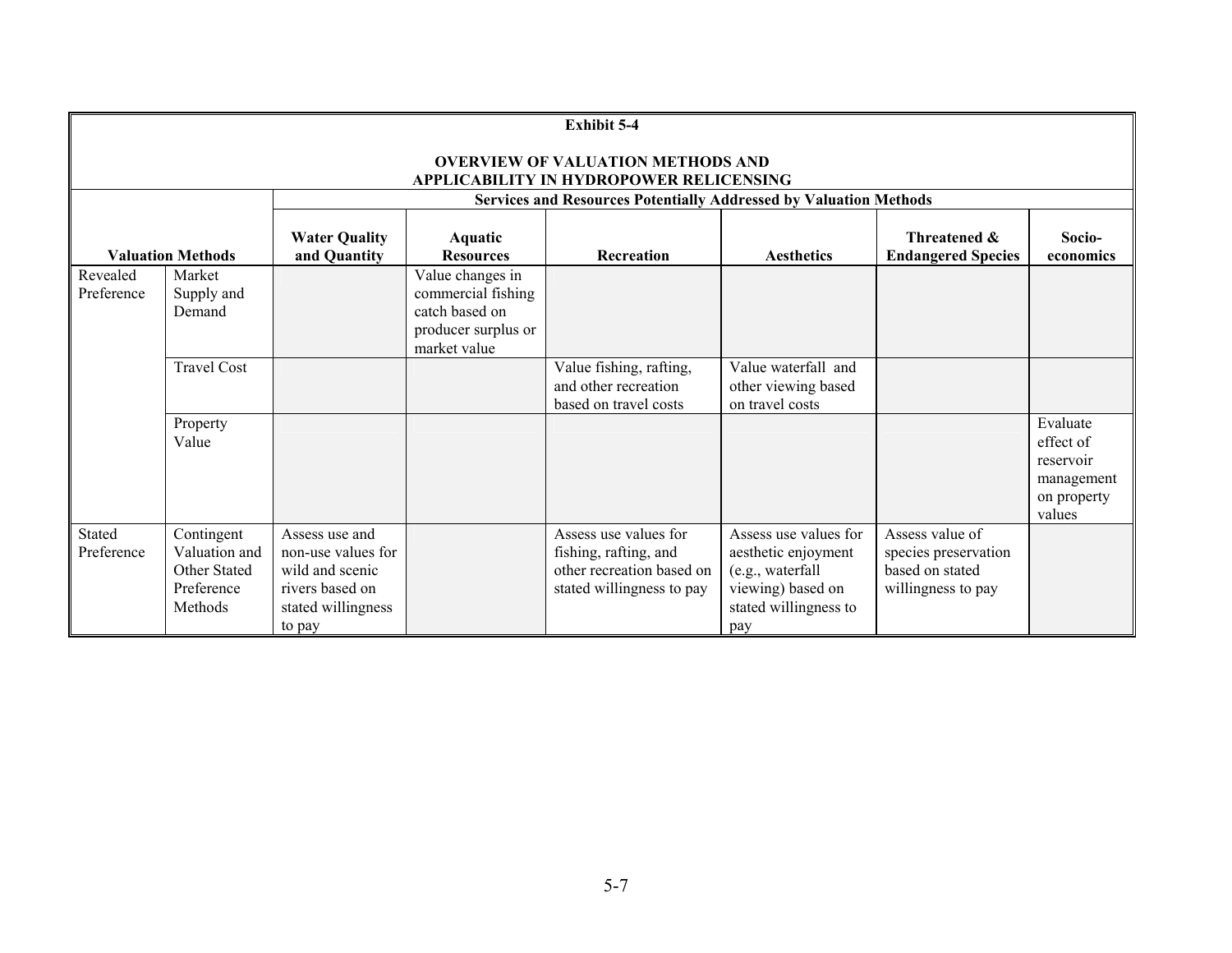| <b>Exhibit 5-4</b>                                                                                                                                                                                                                                                                     |                                   |                                                                                                                          |                                                                                              |                                                                                            |                   |                                           |                                                                                    |
|----------------------------------------------------------------------------------------------------------------------------------------------------------------------------------------------------------------------------------------------------------------------------------------|-----------------------------------|--------------------------------------------------------------------------------------------------------------------------|----------------------------------------------------------------------------------------------|--------------------------------------------------------------------------------------------|-------------------|-------------------------------------------|------------------------------------------------------------------------------------|
| <b>OVERVIEW OF VALUATION METHODS AND</b><br><b>APPLICABILITY IN HYDROPOWER RELICENSING</b><br>(continued)                                                                                                                                                                              |                                   |                                                                                                                          |                                                                                              |                                                                                            |                   |                                           |                                                                                    |
| <b>Services and Resources Potentially Addressed by Valuation Methods</b>                                                                                                                                                                                                               |                                   |                                                                                                                          |                                                                                              |                                                                                            |                   |                                           |                                                                                    |
| <b>Valuation Methods</b>                                                                                                                                                                                                                                                               |                                   | <b>Water Quality</b><br>and Quantity                                                                                     | Aquatic<br><b>Resources</b>                                                                  | Recreation                                                                                 | <b>Aesthetics</b> | Threatened &<br><b>Endangered Species</b> | Socio-<br>economics                                                                |
| Other<br>Methods                                                                                                                                                                                                                                                                       | <b>Avoided Cost</b>               | Value current<br>reservoir-<br>dependent water<br>supply by<br>evaluating costs<br>associated with<br>likely alternative | Estimate reduced<br>cost of fish<br>stocking operations<br>as benefit of<br>enhanced habitat |                                                                                            |                   |                                           | Value<br>reservoir<br>benefits<br>based on cost<br>of alternative<br>flood control |
|                                                                                                                                                                                                                                                                                        | Factor Income                     | Value irrigation<br>water supply<br>based on farming<br>net income with<br>and without water                             |                                                                                              |                                                                                            |                   |                                           |                                                                                    |
|                                                                                                                                                                                                                                                                                        | <b>Instream Flow</b><br>Valuation | Value increased<br>instream flow by<br>considering<br>willingness to pay<br>for instream uses                            |                                                                                              | Value increased instream<br>flow by considering<br>willingness to pay for<br>instream uses |                   |                                           |                                                                                    |
| The applications noted are those relevant in the context of hydropower licensing. Other applications of the methods may exist. For example, property value<br>Note:<br>models have been used to value water quality, although such an application is unlikely in hydropower licensing. |                                   |                                                                                                                          |                                                                                              |                                                                                            |                   |                                           |                                                                                    |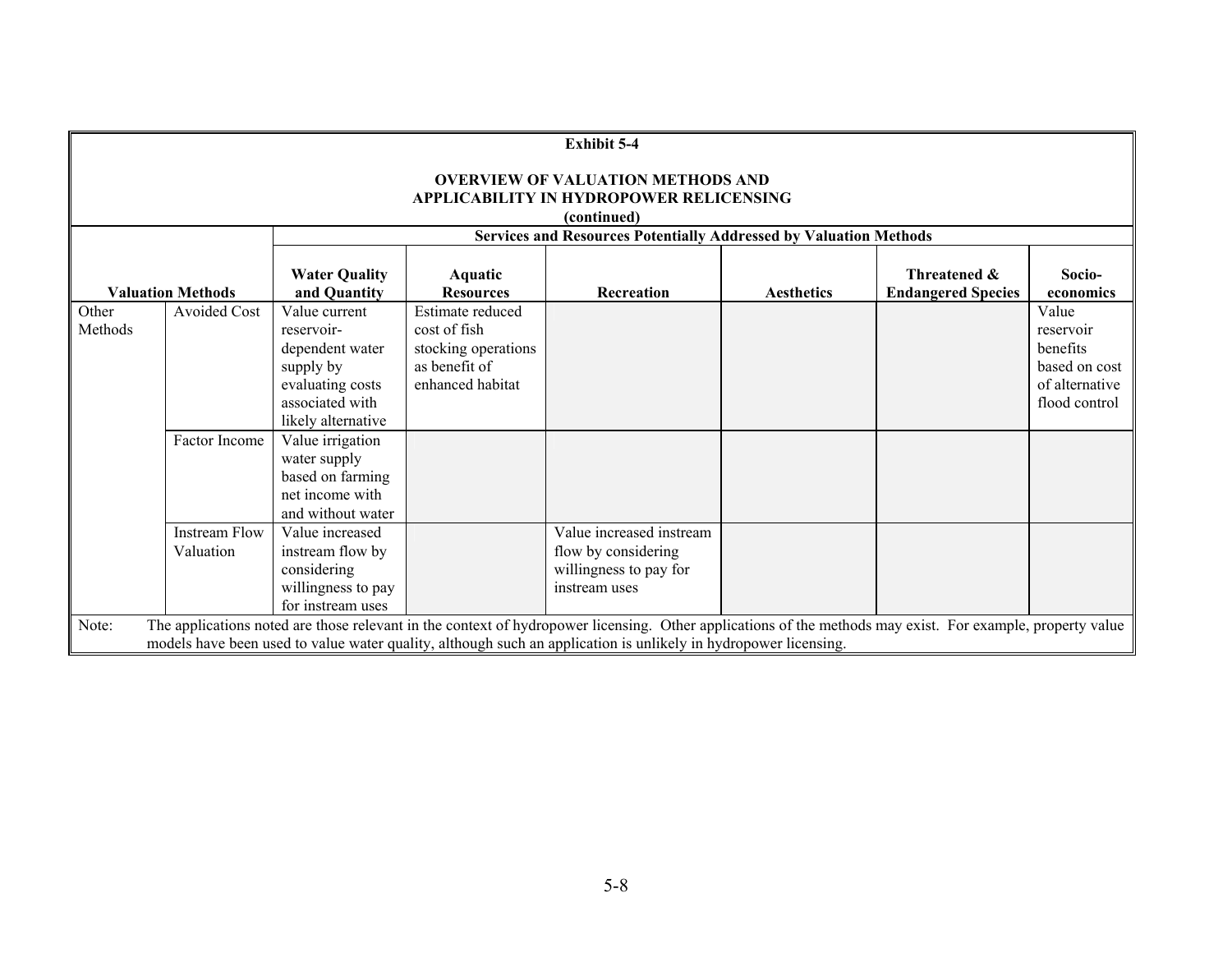The methods reviewed in the remainder of this chapter have been widely accepted and applied in the public management of natural resources. First, the revealed preference and stated preference techniques discussed here are included in the Water Resources Council guidelines governing water project formulation and evaluation.<sup>4</sup> These guidelines apply to the U.S. Army Corps of Engineers, the Bureau of Reclamation, the Tennessee Valley Authority, and other groups. Furthermore, the methods in this chapter have been applied extensively in natural resource damage assessment cases conducted by DOI and the National Oceanic and Atmospheric Administration, and are approved for estimation of compensable damages in the regulations governing natural resource damage assessment (43 CFR 11.83 and 15 CFR 990). Finally, other resource management organizations such as the U.S. Environmental Protection Agency rely on many of the techniques described here in estimating the costs and benefits of alternative regulatory strategies. It is important to note, however, that these methods are not without controversy and may be limited by data availability or other factors. Throughout this chapter, we call attention to the strengths and weaknesses of the various methods.

#### **REVEALED PREFERENCE MODELS**

A range of valuation techniques exist under the general category of revealed preference. Revealed preference techniques examine individuals' behavior in markets in response to changes in environmental or other amenities, i.e., people "reveal" their value by their behavior.<sup>5</sup> The revealed preference approaches discussed here include both direct methods (based on observed willingness to pay for resources sold in commercial markets) as well as indirect methods premised on the assumption that resource values can be estimated based on observation of individual behavior in a related market. Revealed preference techniques potentially relevant to dam relicensings include market supply and demand models, travel cost models, and property valuation models. We discuss these methods below.

### **Market Supply and Demand Models**

While most of the methods discussed in this chapter focus on valuation of non-market resources, some relevant natural resources are purchased and sold in conventional markets. Market prices can be used to value natural resources when the resources (or some service they provide) are regularly traded in a competitive market. That is, the market must be characterized by several buyers and sellers and must not be constrained in any undue fashion. The correct measure of value using this technique is the change in consumer surplus and producer surplus associated with the resource as a result of the change in environmental conditions. Analogous to

<sup>4</sup> U.S. DOI, *Economic and Environmental Principles and Guidelines for Water and Related Land Resources Implementation Studies*, U.S. Water Resources Council, 1983.

 $<sup>5</sup>$  Throughout this chapter, portions of the descriptions of valuation methods are based on</sup> Unsworth, Robert E. and Timothy B. Petersen, *A Manual for Conducting Natural Resource Damage Assessment: The Role of Economics,* prepared for Division of Economics, U.S. Fish and Wildlife Service, 1995.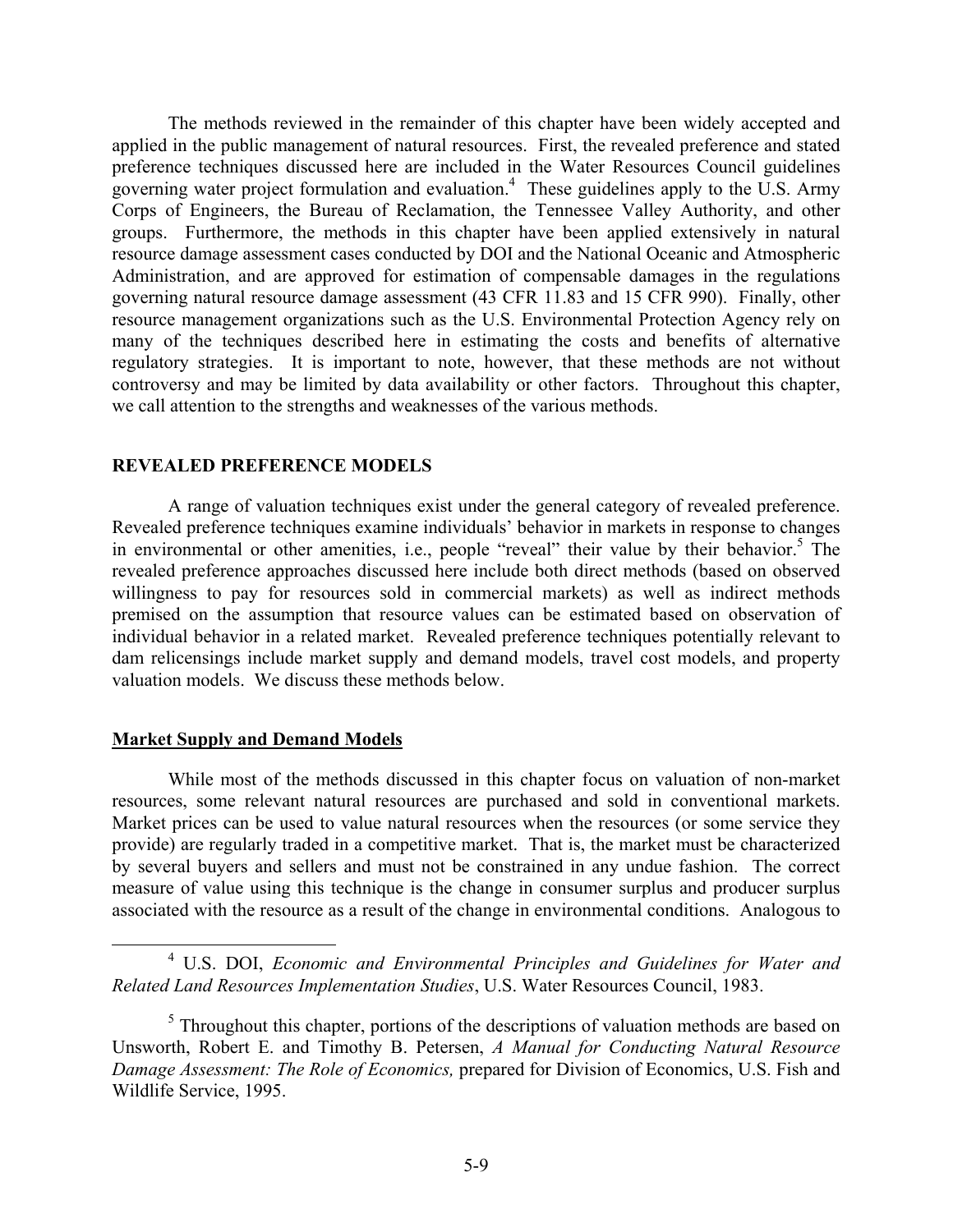consumer surplus, producer surplus is realized when the price charged for a unit of a good exceeds the cost to produce that unit. This is depicted in the supply/demand relationship shown in Exhibit 5-5. The shaded area PS shows the portion of revenues that exceed the production costs along the supply curve S. For market goods, societal welfare is the total of producer and consumer surplus (shown as shaded area PS and CS).

Calculation of producer and consumer surplus requires estimation of the supply and demand curves for the industry in question. The data generally required include the quantity of the resource or service demanded at different prices and the quantity supplied at different price levels. These data should be considered both before and after the change in environmental conditions. From the supply and demand curves, the analyst can estimate how significant changes will affect producer and consumer surplus. These values can then be used to approximate the economic welfare change associated with the change in environmental conditions.



In some cases it may be possible to apply a simplified market-based approach to estimate resource values. For example, economic benefits associated with improvements to a commercial fishery may be developed using estimates of the increase in commercial harvest levels and prevailing market prices.<sup>6</sup> If the change in harvest is small, this approach will approximate increases in producer surplus because there is no change in the resources devoted to harvesting fish (i.e., production costs) but revenues increase. Overall, if the impact of the harvest increase

<sup>6</sup> DOI, 1983, op cit., pp. 87-91.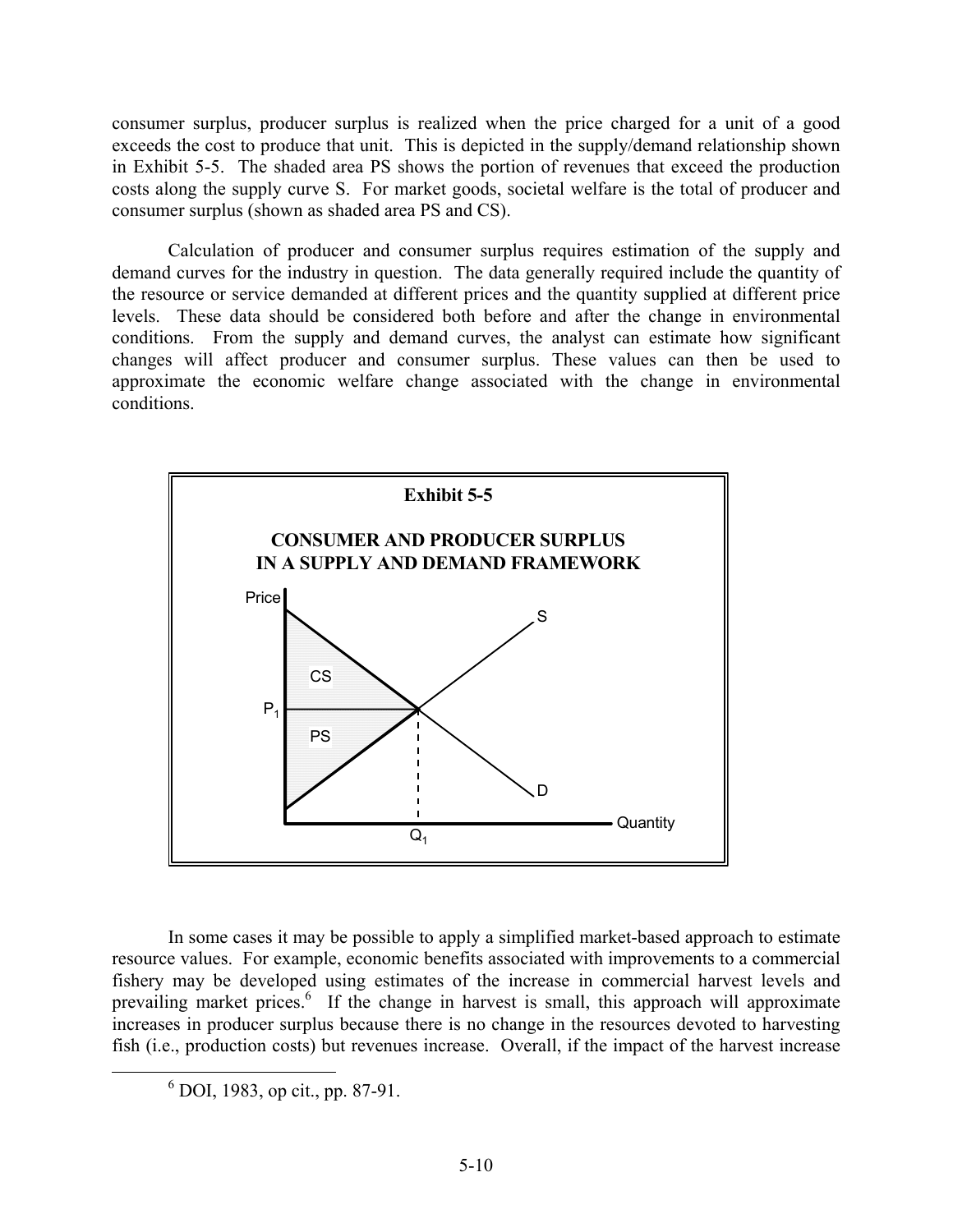is limited, economic damages may be approximated by the incremental quantity of fish harvested multiplied by the market price of the species in question.

For large scale changes in regional catch rate, however, a market price approach may not be appropriate. Large scale changes will likely lead to changes in market prices or commercial fishing effort. In such cases, application of a simplified market-based approach may not be appropriate. Instead, a more sophisticated analysis of changes in consumer and producer surplus would be necessary, requiring modeling of supply and demand interaction in the commercial fishing or other relevant market.

#### **Data and Resource Demands**

The simple method relying on estimation of revenue changes has modest data and resource demands. Information on the quantity and price of market-based natural resources is generally available through state and federal resource management agencies. For example, commercial fishing landings and ex-vessel prices generally are available from the National Marine Fisheries Service. The data and resource demands associated with a full supply and demand model are much greater. Estimation of the demand curve requires data on consumption of the good at various price levels while estimation of the supply curve requires detailed information on production costs.

#### **Application of Market Supply and Demand Models to Hydropower Dam Relicensing**

As noted, commercial fishing represents an important market resource potentially affected by dam operation alternatives.

Many projects licensed by FERC are designed to supply water in addition to generating power. While irrigation and municipal water supplies could potentially be analyzed through market supply and demand models, the nature of water markets impedes such an approach. In much of the western U.S., water is marketed through a system of water rights. The holder of the right does not directly pay a price for the water and the benefit of current consumption by the water right holder generally exceeds the value of the right. This type of property rights arrangement does not yield the price and quantity data needed to construct a demand curve and estimate surplus changes. Even for end users such as households that face an explicit price, there is little price variability; for example, during droughts, water rationing rather than price increases are used to limit consumption.

Given the problems associated with demand estimation for water consumption, other approaches to valuing project-based water supplies are recommended. Later in this chapter we review replacement cost and factor income approaches that are applicable.

### **Travel Cost Models**

Travel cost models are analytical tools frequently applied to value access to recreational opportunities, as well as to value changes in the quality and characteristics of these recreation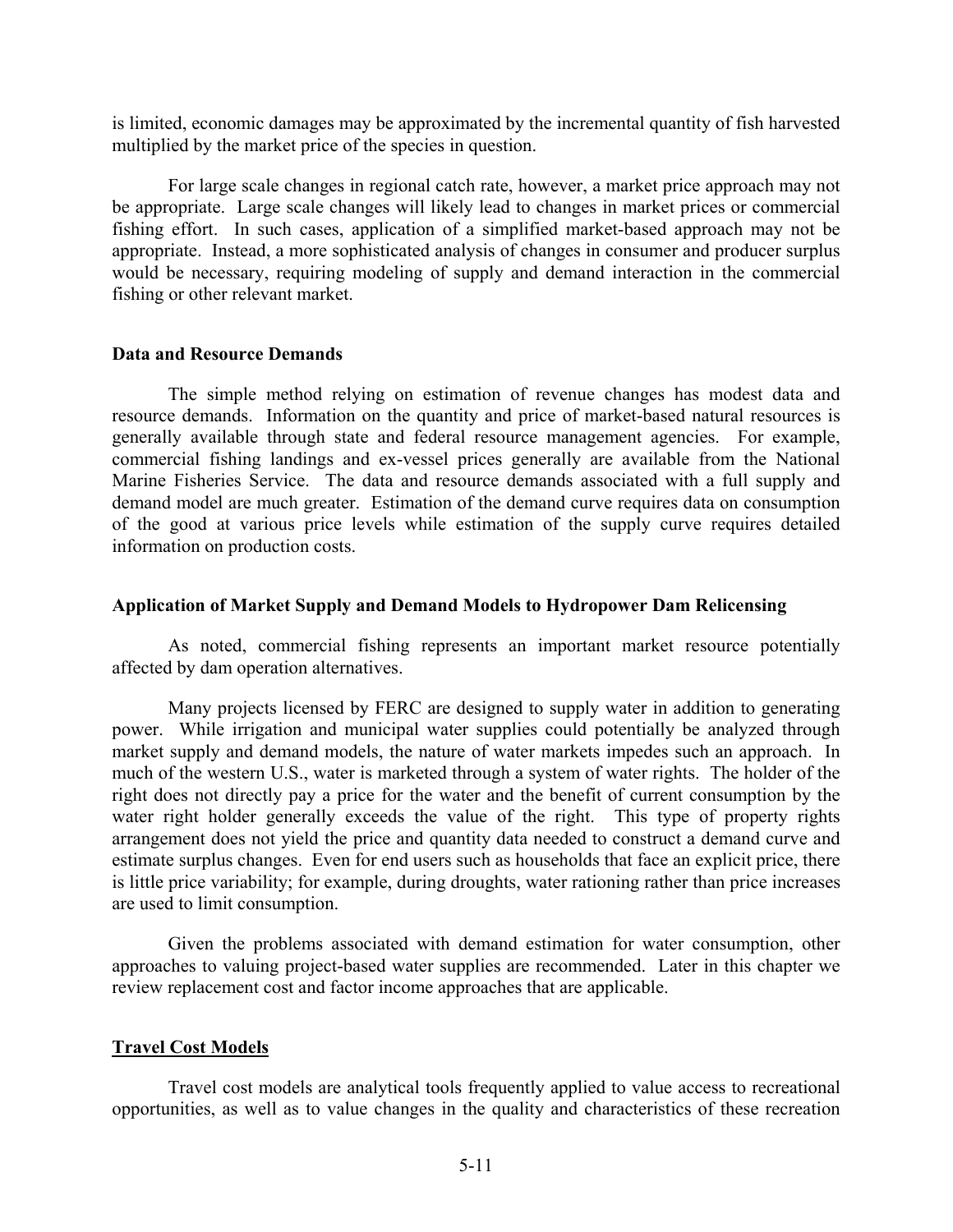opportunities. Basic travel cost models for a single site are based on the concept that the value of a recreation site can be estimated by analyzing the travel and time costs incurred by individuals visiting the site. These variable costs of travel serve as proxies for the "price" of recreational activity.<sup>7</sup>

A travel cost model typically examines the location from which visitors to a recreational site traveled. The analysis will first consider the number of trips taken to the site for a given travel distance. This essentially represents the quantity of the resource (i.e., trips) demanded at a given price (i.e., travel cost). Using data on multiple visitors to the site, the analyst can construct a demand curve of the sort discussed above. Finally, the analyst can estimate the consumer surplus associated with recreation at the site by estimating the area beneath the demand curve.

While model designs vary significantly, the product of a travel cost model is generally an estimate of the average consumer surplus enjoyed per individual. The consumer surplus estimate is an estimate of the willingness of users to pay for a resource over and above the travel costs they incur and the other costs associated with the experience (e.g., entrance fees). The findings are usually expressed as total consumer surplus per unit of recreation (e.g., a fishing trip, or a day of recreational boating) or per unit of time (e.g., per year).

Different model specifications can be used to value specific qualities of the resource and attributes of the recreational experience. To value these types of amenities, economists typically rely on a variant of the basic travel cost model referred to as a discrete choice or random utility model. Whereas basic travel cost models are most appropriate in analyzing the number of trips people make to a site, random utility models can be used to assess how people choose between multiple sites based on the qualities of the sites. $\frac{8}{3}$  For example, a random utility model can be used to examine how differences in catch rates at different locations affect anglers' willingness to pay for recreational fishing. By statistically controlling for all factors affecting site visitation, the difference in trips attributable to differences in catch rates can be determined.

While single site models are still applicable in a variety of situations, multiple site travel cost and random utility models have become the state of the art. Multiple site models are preferred because of their ability to address how individuals choose among substitute sites, avoiding substitution biases that may occur with single-site models (i.e., overstatement of consumer surplus when improvements at one site simply attract people from another site without increasing overall activity and consumer surplus).

# **Data and Resource Demands**

<sup>7</sup> DOI, 1983, op cit., pp. 75-79.

 $8$  Freeman, 1993, op cit.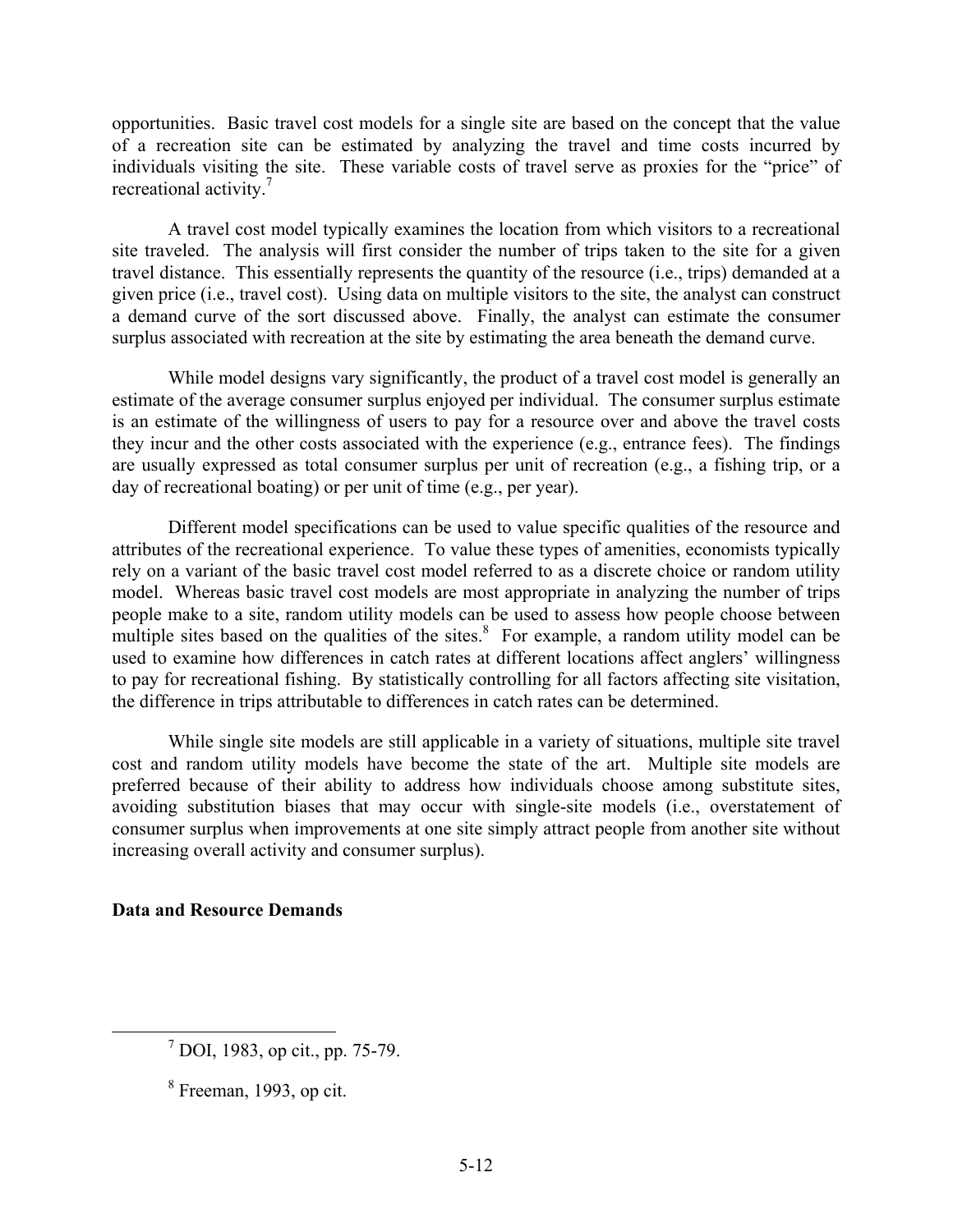Travel cost approaches require data on site visitation, place of residence, and user characteristics (such as income). If the area around the dam is a park or other managed facility, the necessary data may be available from local, state or federal resource management agencies through user surveys. When the necessary data are available, the cost of implementing a travel cost study is relatively modest (e.g., \$50,000 to \$100,000). However, the analyst must often gather the required data through a survey of relevant groups such as anglers who fish at the site. More extensive regional surveys may be necessary when incorporating the effect of substitute

resources on recreational or other choices. Studies requiring surveys generally cost at least \$100,000, and can be greater depending upon the nature and scope of the survey.

#### **Limitations of Travel Cost Models**

Travel cost approaches are limited by the quality of the underlying behavioral data, including the availability of data on substitute recreation opportunities. In addition, travel cost approaches are limited in their ability to measure small changes in the quality of a site. $9$  However, in cases where the change in services provided by a site is obvious (e.g., closure of a recreational fishery), and where sufficient data are available, these methods have the potential to provide highly defensible estimates of consumer surplus.

### **Application of Travel Cost Models to Hydropower Dam Relicensing**

Travel cost models have several potential applications in the context of hydropower relicensing. Exhibit 5-6 summarizes some potential applications based on circumstances that commonly arise in EISs. First, EISs for facilities with reservoirs often attempt to incorporate qualitatively the value of reservoir-based recreational activity that would be lost if

# **USING TRAVEL COST METHODS TO ESTIMATE ECONOMIC LOSSES FROM REDUCED CATCH: AN ILLUSTRATION**

Loomis, et al. (1986) considered the potential economic impact of several small-head hydropower dams on Henry's Fork, a tributary of the Snake River in Idaho. component of the study was a travel cost model that estimated total trips per person as a function of angler characteristics (e.g., income), the availability of substitute sites, and site quality. Henry's Fork was one of 51 Idaho cold water fishing areas included in the model. Over 1,900 licensed anglers responded to a survey that mapped out the fishing areas and asked the respondents to record the number of visits to each site. Anglers were then recontacted by phone and asked to provide information on travel costs and catch rates. One

Loomis, et al. pooled the data and estimated a single recreational fishing demand curve for the region. The estimated equation measures changes in fishing trips (and associated consumer surplus) for changes in catch rates and other factors. Studies of similar dams revealed reductions in fish populations and catch rates of 50 to 75 percent. Loomis, et al. used this range of catch rate reductions to estimate the decrease in fishing trips to Henry's Fork and the total loss in consumer surplus associated with construction of the proposed dams. authors predicted an annual loss of \$920,000 for a 50 percent reduction in fish catch and \$1.36 million for a 70 percent reduction in fish catch. Specifically, the

Source: Loomis, John, Cindy Sorg, and Dennis Donnelly, "Economic Losses to Recreational Fisheries Due to Small-Head Hydro-Power Development: A Case Study of the Henry's Fork in Idaho," Journal of Environmental *Management*, Vol. 22, pp. 85-94, 1986.

<sup>&</sup>lt;sup>9</sup> For a complete discussion of the limitations of travel cost methods, see Randall, Alan, "A Difficulty with the Travel Cost Method," *Land Economics*, 70(1), pp. 88-96, 1994.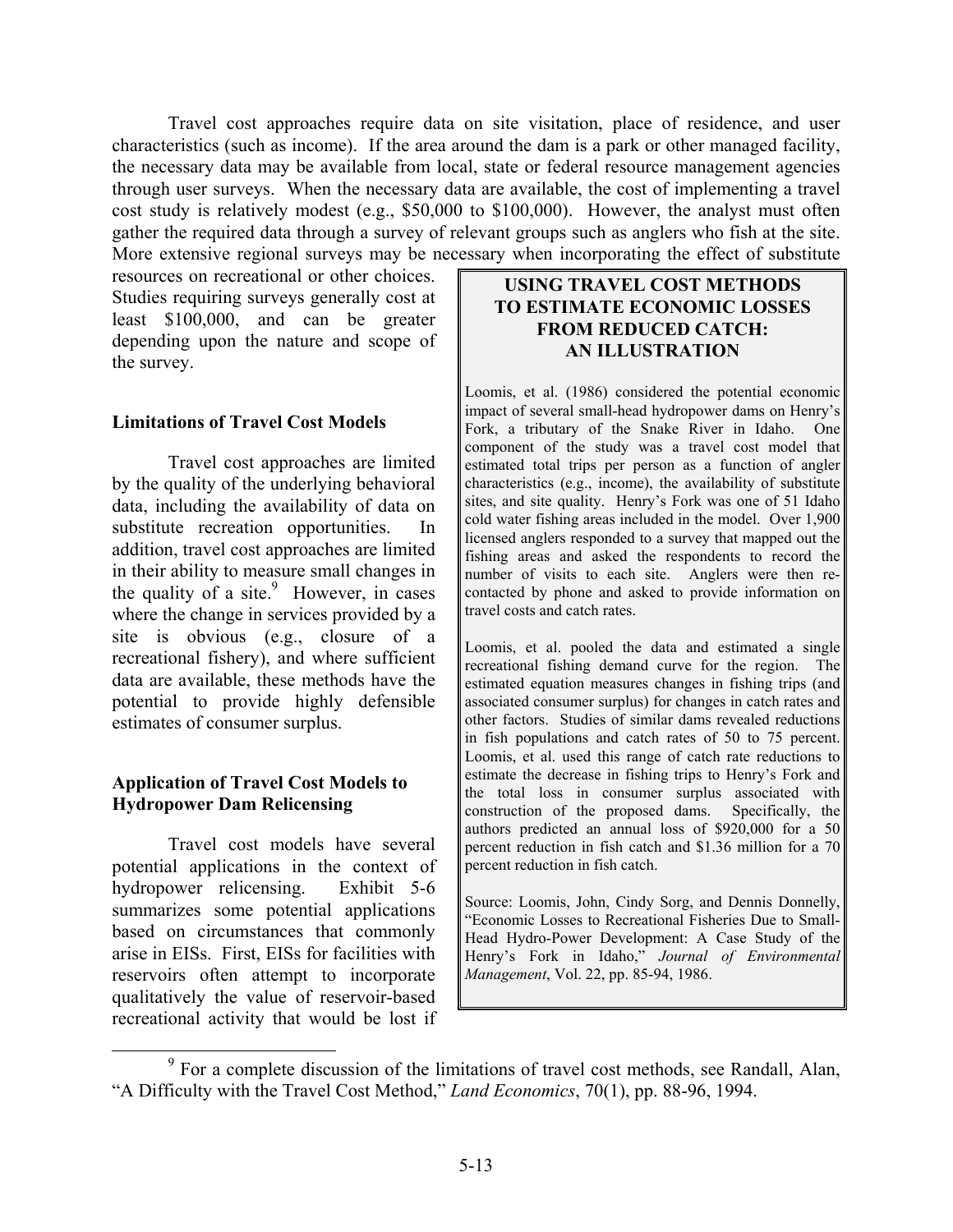the dam was removed or operated in a way that has extreme effects on reservoir depth. A more rigorous approach would be to develop estimates of willingness to pay associated with reservoir recreation through a travel cost study. Recreation at existing hydropower reservoirs is amenable to this type of analysis because the activity is ongoing and the reservoir represents a well defined resource that may charge entrance or usage fees to swimmers, boaters, and other groups.

For example, a reservoir may feature motorized boating opportunities. Boaters may register to use the available boat ramps. This registration may provide much of the key data necessary for a travel cost model (e.g., travel distance). Therefore, a travel cost study of boaters could be developed to estimate total net willingness to pay (i.e., consumer surplus) associated with current levels of boating at the reservoir.

Another relatively simple travel cost model might apply in instances where decisionmakers are considering tradeoffs between power generation and more frequent releases for use by whitewater enthusiasts. Using data from public or commercial outfitters, the analyst could gather information on the distance traveled to the site and rafter characteristics (e.g., rafting experience). More detailed data such as income levels and specific travel costs could be gathered through on-site interviews or a mail survey. Estimates of the average consumer surplus associated with each rafting trip could be estimated. This figure could then be used to estimate the value of increasing the number of trips through more frequent releases.

| <b>Exhibit 5-6</b>                                                                   |                                                                                                                                                                 |                                                                                                                             |                                                                                                                                       |  |  |  |
|--------------------------------------------------------------------------------------|-----------------------------------------------------------------------------------------------------------------------------------------------------------------|-----------------------------------------------------------------------------------------------------------------------------|---------------------------------------------------------------------------------------------------------------------------------------|--|--|--|
| <b>EXAMPLES OF POTENTIAL TRAVEL COST STUDIES</b><br>TO SUPPORT RELICENSING DECISIONS |                                                                                                                                                                 |                                                                                                                             |                                                                                                                                       |  |  |  |
| Service/<br><b>Resource to</b><br><b>Be Valued</b>                                   | <b>Example Scenario</b>                                                                                                                                         | <b>Modeling Approach</b>                                                                                                    | <b>Model Output</b>                                                                                                                   |  |  |  |
| Reservoir<br>recreation                                                              | A hydropower reservoir<br>provides motorized boating<br>opportunities that would be<br>eliminated if the dam is<br>removed.                                     | Single-site travel cost model<br>that estimates demand curve<br>based on travel costs and park<br>fees incurred by boaters. | Total annual consumer<br>surplus lost by elimination<br>of the reservoir.                                                             |  |  |  |
| Whitewater<br>recreation                                                             | Whitewater rafting is currently<br>rationed in a river reach below<br>a hydropower plant. Estimate<br>potential value of more<br>frequent releases for rafting. | Single-site travel cost model to<br>estimate current consumer<br>surplus associated with<br>existing rafting trips.         | Per-trip consumer surplus<br>for existing trips and total<br>potential consumer surplus<br>created through more<br>frequent releases. |  |  |  |
| River-based<br>recreational<br>fishing quality                                       | The dam reduces sediment<br>loads causing loss of fish<br>habitat, decreasing fish<br>populations and lowering catch<br>rates.                                  | Random utility model<br>incorporating similar substitute<br>sites with higher catch rates.                                  | Annual loss in consumer<br>surplus associated with<br>lower catch rates.                                                              |  |  |  |

As noted, travel cost studies can be used to estimate the economic value of changes in resource quality that affect use of the resource. In the context of dam relicensing, an example would be alternatives that increase flows below a dam to enhance the downstream fishery. An improved fishery could have a variety of impacts on recreational use. For example, the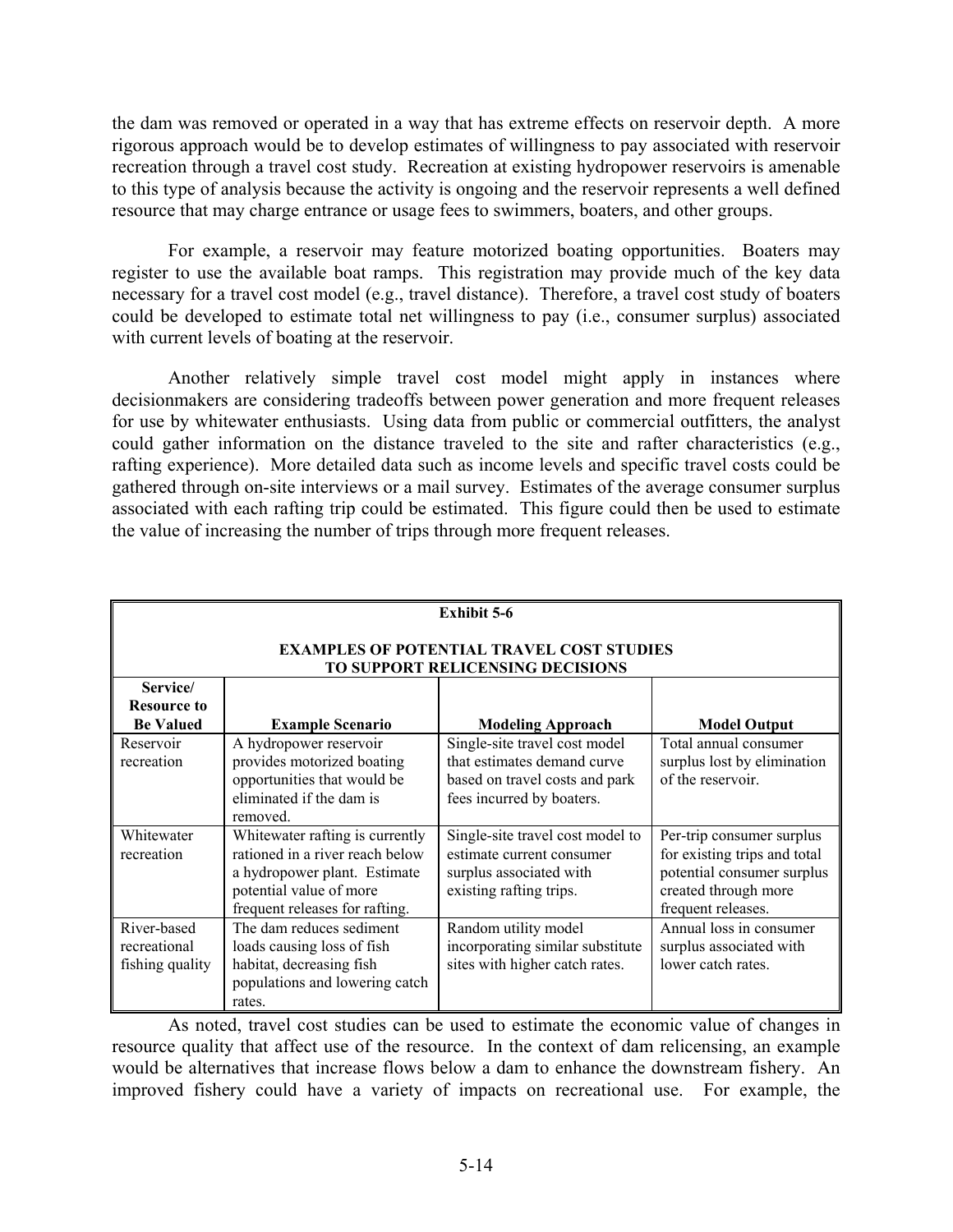improved fishery may create a change in catch rates that will attract new anglers. A travel cost (or random utility) model could be constructed to examine angler preferences across multiple fishing sites in a region, and statistical methods applied to estimate how trips to the river below the dam will change with a change in catch rates (see text box). This change in fishing activity would represent an increase in total consumer surplus.

### **Property Valuation Models**

Property valuation models assess how proximity to various environmental amenities (e.g., a bathing beach) or disamenities (e.g., a hazardous waste site) influence the amount individuals are willing to pay for real property. It is well understood that a house will sell for more or less depending on the attributes of the neighborhood in which it is located. While there is some disagreement as to the magnitude of the effect, most economists would agree with the premise that long-term damage to environmental resources, such as reductions in the quality of a river or wetland, could act to reduce nearby property values. Thus, this method uses changes in property values as a proxy for changes in nearby resource values.

Two principal property valuation methods have been used in economic studies: the hedonic property valuation approach and the repeat sales approach. Hedonic property valuation involves the use of data on home characteristics for a range of homes in a given area at one point in time (e.g., data on lot size, number of bedrooms, or presence of a municipal landfill). Statistical regression analysis is used to determine the contribution of each factor to sale price. Hedonic analyses have been conducted at the house-level, using data on individual properties, and at the regional level, using data on average home characteristics across towns and counties.

Repeat sale analysis, or panel data analysis, considers the relative rates of change in housing prices between affected and control (unaffected) areas. That is, these models follow a fixed sample of homes through time. For example, comparing the rates of home appreciation before and after an environmental change and between affected and unaffected areas would yield a measure of property value impacts. Repeat sale studies are particularly useful in cases where individual property characteristics data are not available.

### **Data and Resource Demands**

On the one hand, property value models call for data that are often readily available from various sources. For example, housing attribute information may be available from county or municipal records and data on selling prices may be available from realtors or commercial data marketers. However, while data may be accessible, the amount of data that must be managed to obtain statistically meaningful results is great and will require an extensive commitment of resources to acquire, compile, and analyze. Overall, the cost of conducting a property value study begins at roughly \$100,000 in cases where the analysis focuses on a single housing market with available data. Costs can be significantly higher when multiple markets must be considered (e.g., multiple cities along a river) or when data must be gathered from county or municipal paper files.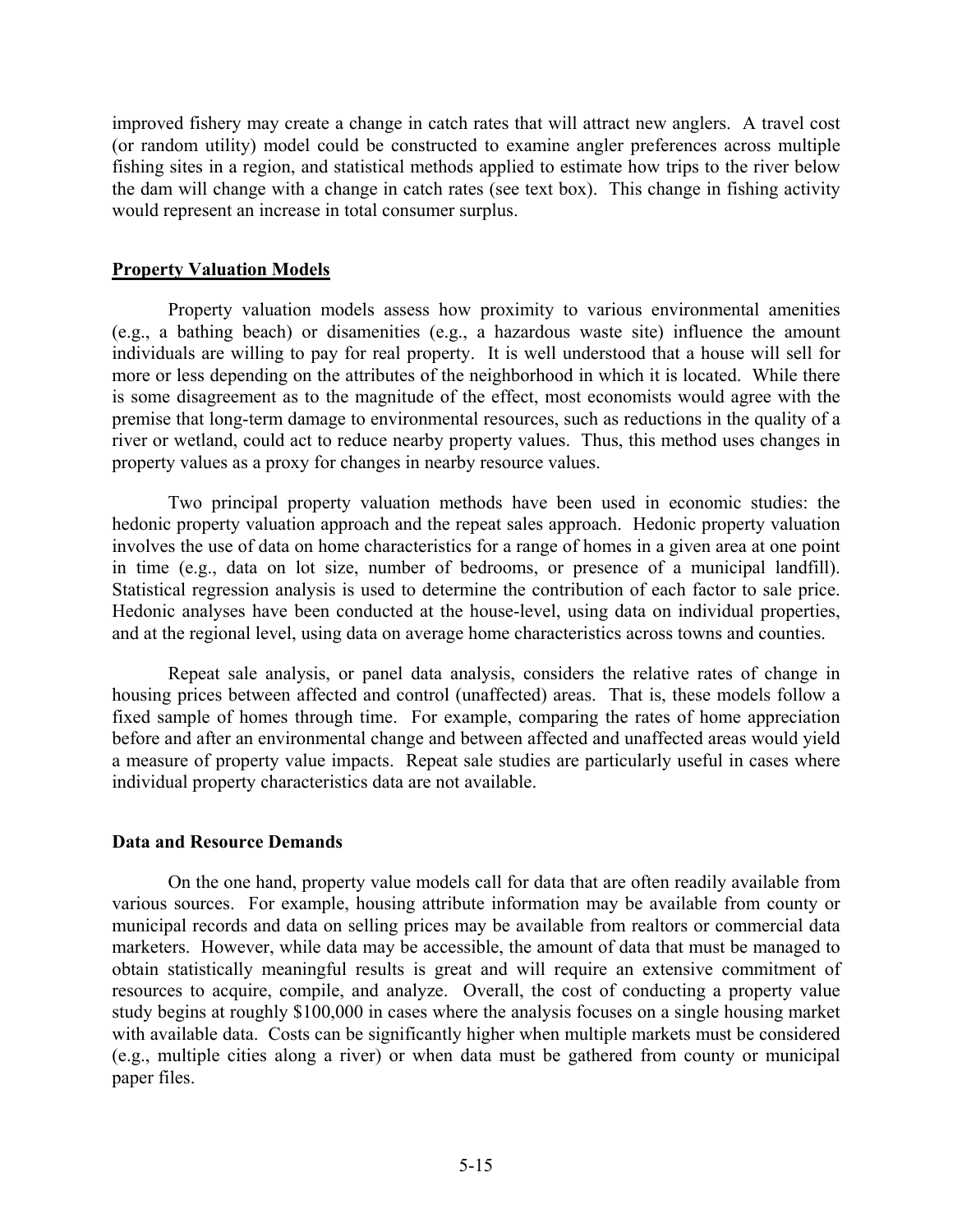### **Limitations of Property Value Models**

A fundamental advantage of the property valuation technique is that a change in property values can serve as a measure of many lost services (e.g., recreational, aesthetic) associated with a change in environmental quality. Further, the method is based on observable behavior in a market that is well understood. There are a number of limitations associated with this approach, however. The most significant limitations include:

- Given the large number of factors that determine home value, it is often difficult to disentangle the influence of various factors; for example, it may be difficult to separate the perceived health effects of hazardous chemical plant emissions from the visual and other aesthetic effects of the site.
- The ability of hedonic or repeat sales models to detect small changes in resource attributes is limited because a large number of factors act together to determine market price, some of which may correlate with the effect in question.
- Because property value models capture the full suite of values (e.g., recreational, aesthetic) associated with environmental changes, they may yield estimates that double count other benefits estimated for a site, such as lost recreation opportunities evaluated through travel cost methods.

# **Application of Property Value Models To Hydropower Dam Relicensing**

Property value models have a relatively limited set of potential applications in the context of hydropower relicensing. The most likely use is examination of values associated with the presence of reservoirs behind dams. In many relicensing actions, FERC attempts to balance the interests of river restoration and reservoir management in choosing between project alternatives. Because reservoirs can be local recreational and aesthetic attractions, changes in reservoir characteristics such as water depth can potentially affect the value of properties on or near the reservoir.10 In cases where dam removal is considered, elimination of the reservoir could have a

<sup>&</sup>lt;sup>10</sup> See Khatri-Chhetri, J.B., and J.C. Hite, "Impact of Reservoir Levels on the Market Value of Lakeshore Properties," *Rivers*, Vol. 1, No. 2, 1990, pp. 138-147.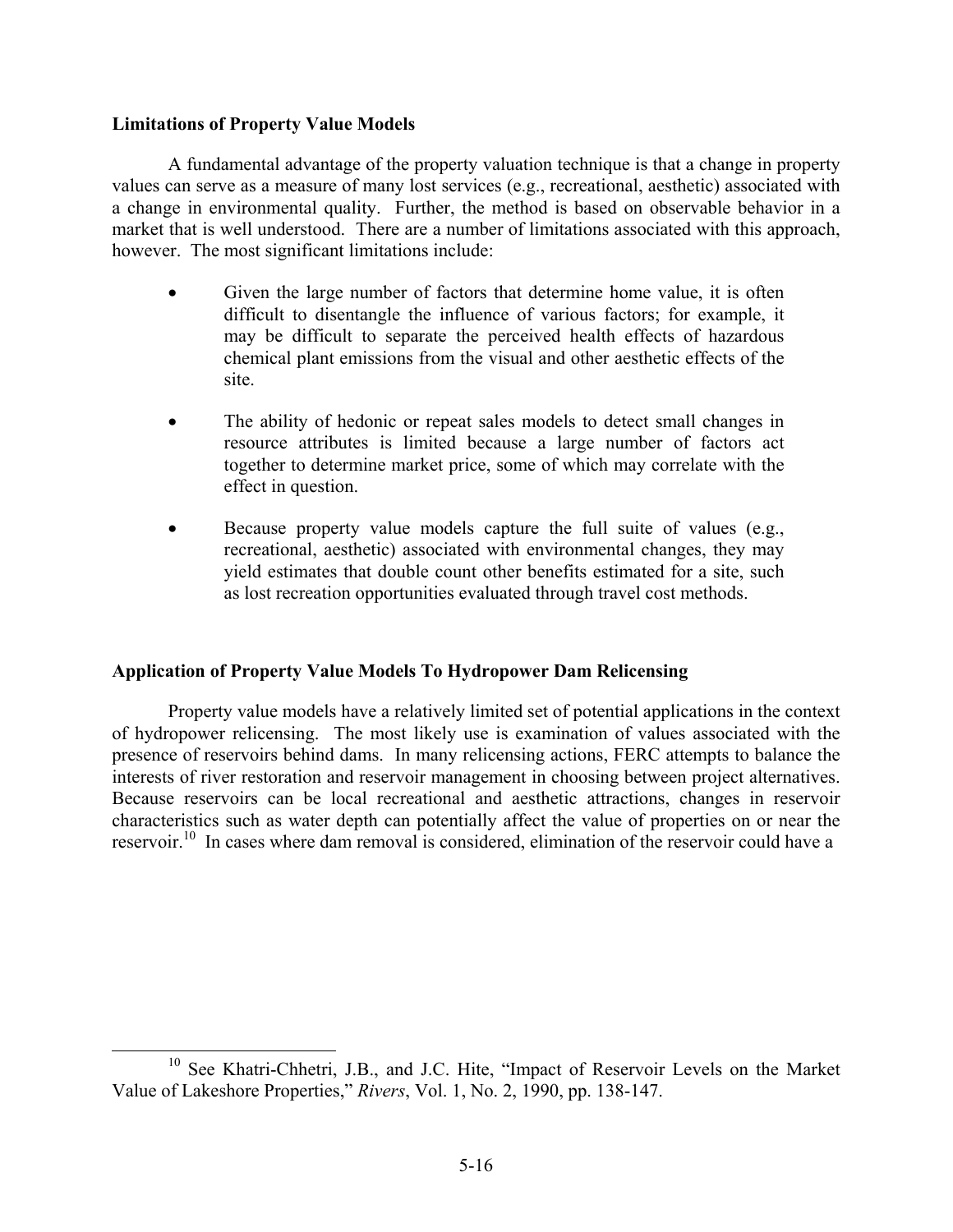significant impact on local property values. Concern over the impact of reservoir management and effects on property values is evident in comments submitted to FERC as part of the relicensing process.<sup>11</sup>

Property value models could potentially be developed to estimate the economic value of reservoir resources to a community. One potential study design would involve developing a hedonic model that statistically contrasts the value of homes in a community near a reservoir with house values in a nearby community with no reservoir. Such a study would potentially help characterize the value of recreational, aesthetic and other amenities associated with the reservoir. If dam removal was among the alternatives under serious consideration, this type of property value study would allow FERC and other decisionmakers to contrast the costs of eliminating the reservoir with other benefits that would accrue as a result of river restoration.<sup>12</sup>

### **STATED PREFERENCE MODELS**

Stated preference models represent another family of models designed to measure nonmarket benefits. At a basic level, these models involve asking individuals about the value they place on amenities such as natural resources, i.e., respondents "state" their values. Below, we focus on contingent valuation methods, the predominant type of stated preference technique; we then review emerging variants of stated preference models.

# **Contingent Valuation**

The contingent valuation (CV) method uses survey techniques to directly elicit information on individuals' willingness to pay for goods that are not commonly traded in markets, such as natural resources and the services they provide. Components of this approach include creating a hypothetical market that provides survey respondents with a description of the good or service being valued; developing the institutional framework under which the good would be provided; creating a hypothetical payment vehicle; and providing respondents with an opportunity to express a value for the good or affected service. The analyst then compiles the survey data and applies statistical techniques to estimate average willingness to pay (i.e., consumer surplus) associated with the amenity under consideration. CV is versatile in that survey questions can be fashioned to elicit willingness to pay for specific amenities and resource

<sup>&</sup>lt;sup>11</sup> For example, see FERC, *Environmental Assessment for Hydropower License*, *Morris Sheppard Dam Water Power Project*, December 22, 1988; and FERC, *Final Environmental Impact Statement, North Georgia Hydroelectric Project*, FEIS-0098, June 1996.

 $12$  Very few studies of this sort have been developed, and those that exist are significantly outdated. See Vaughan, Claude M. and Don M. Soule, "Reservoir Effects on Property Values According to Location and Rural vs. Urban Use," *Water Resources Bulletin*, Vol. II, No. 6, December 1975; and Day, J.C., and J.R. Gilpin, "The Impact of Man-Made Lakes on Residential Property Values: A Case Study and Methodological Exploration," *Water Resources Research*, Vol. 10, No. 1, February 1974.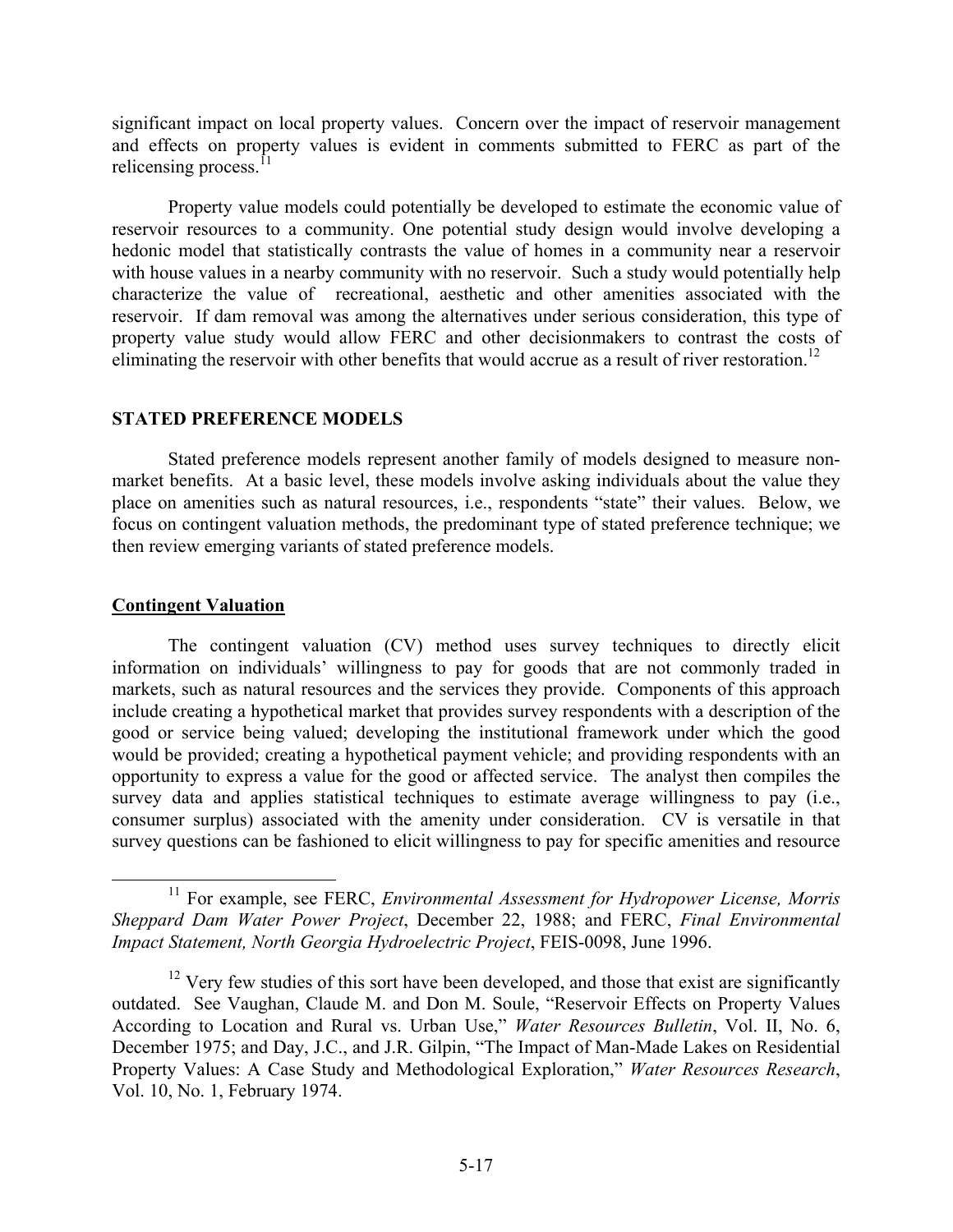characteristics, e.g., willingness to pay for increased visibility in the area of a scenic vista. In this way, CV allows greater latitude than revealed preference approaches that require markets which directly or indirectly yield information on the values people hold for an environmental amenity.

CV can be used to estimate both use and non-use (intrinsic) values associated with natural resources. Relevant applications for estimating use values include studies of recreational and aesthetic improvements. For example, Johnson and Adams (1988) used CV to assess anglers' willingness to pay for changes in fish populations and catch rates.<sup>13</sup> Respondents were given changes in steelhead population and asked to state their new expected catch rates. Respondents then specified their willingness to pay for these improved catch rates.

Economists also frequently apply CV to estimate non-use values for natural resources. As discussed earlier, individuals may value the existence and quality of a resource even if they do not use the resource. For example, a number of studies have used CV to characterize non-use value associated with the preservation of wild and scenic rivers (see Chapter 6). Empirical studies have demonstrated that non-use values associated with resources are often significant and can exceed use values.<sup>14</sup> Currently, CV is the only established method for measuring such values, although other techniques are growing in acceptance (see below).

# **Data and Resource Demands**

The development of a full-scale CV study generally involves several stages. These steps include the following:

- **Focus Groups**: The researcher can use focus group discussions to better understand public perceptions of the resource in question and to refine their description of the commodity to be valued.
- **Survey Development:** The survey instrument must be carefully structured to yield meaningful responses. In particular, the commodity to be valued must be clearly described and the appropriate payment mechanism (e.g., increased federal taxes) established. The researcher must also choose the format for the bidding; for example, a dichotomous choice format asks respondents to "vote" yes or no for various payment levels suggested by the survey or interviewer. The preliminary survey instrument should be pretested, preferably in a one-on-one setting. It is also prudent to conduct pilot field tests of the instrument.

<sup>&</sup>lt;sup>13</sup> Johnson, Neal S., and Richard M. Adams, "Benefits of Increased Streamflow: The Case of the John Day River Steelhead Fishery," *Water Resources Research*, Vol. 24, No. 11, pp. 1839-1846, November 1988.

<sup>&</sup>lt;sup>14</sup> Harpman, David A., et al., "Nonuse Economic Value: Emerging Policy Analysis Tool," *Rivers*, Vol. 4, No. 4, pp. 280-291, 1994.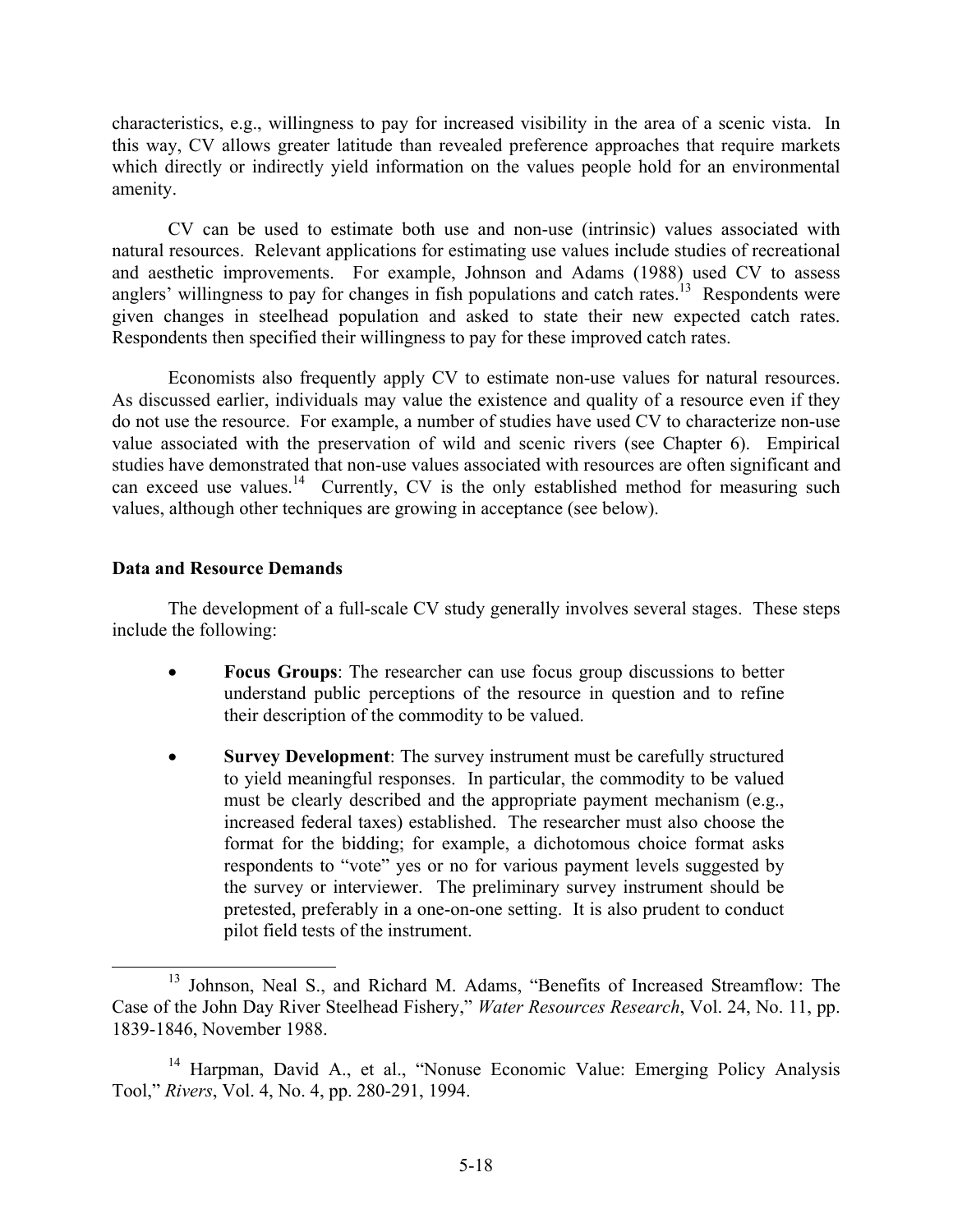- **Survey Implementation**: Implementing the final survey involves selection of a sample frame that is representative of the population holding values for the resource and that will ensure statistically valid results. CV studies have used mail, phone, and face-to-face survey approaches, the choice of which is influenced by the nature of the commodity and the survey population, as well as by the study budget. The survey may also require follow-up contact with the respondents to clarify or supplement initial responses.
- **Data Analysis:** Finally, the researcher must analyze the data obtained from the pilot and final surveys. This typically involves application of sophisticated statistical methods to estimate average willingness to pay and quantitatively characterize other survey results.

This multi-step process is designed to reduce biases that may be created by a poorly designed or administered survey.<sup>15</sup>

The detailed procedures associated with a CV survey and analysis require a significant commitment of resources. Costs are sensitive to factors such as the survey sample size, the complexities of constructing a representative sample for the population in question, the type of survey instrument (i.e., mail survey or phone survey), the extent of pre-testing, the nature of the data analysis, and other factors. A phone survey with simple sampling procedures, limited pretesting, and simple data analysis can be accomplished for roughly \$100,000 to \$200,000. A mail survey that examines various regional and national subgroups and requires extensive pretesting, phone follow up, and data analysis can cost as much as \$1 million.

In practice, the investment made in CV surveys is usually proportional to the resource values in question, i.e., complex and costly surveys are done only to support major resource management decisions or litigation cases. In most cases, quick and rough CV surveys are not advisable because the inherent biases may be difficult to identify and correct. For this reason, screening analyses like those described in Chapter 6 are essential before making the investment of time and resources required by a CV.

Contingent valuation surveys generally require a minimum of one year to complete, with many studies significantly longer in duration. Furthermore, studies of physical and biological impacts associated with the dam may not be available until later in the EIS process. Because the survey will likely incorporate physical and biological impacts as part of the good to be valued, the EIS schedule may leave little time for completion of the CV study. Therefore, the manager of the EIS process may need to delay release of the draft EIS or allow final results of the CV

<sup>&</sup>lt;sup>15</sup> For more detail on the process of developing and implementing a contingent valuation survey, see Mitchell, Robert Cameron, and Richard T. Carson, *Using Surveys to Value Public Goods: The Contingent Valuation Method*, Resources for the Future, Washington, DC, 1989.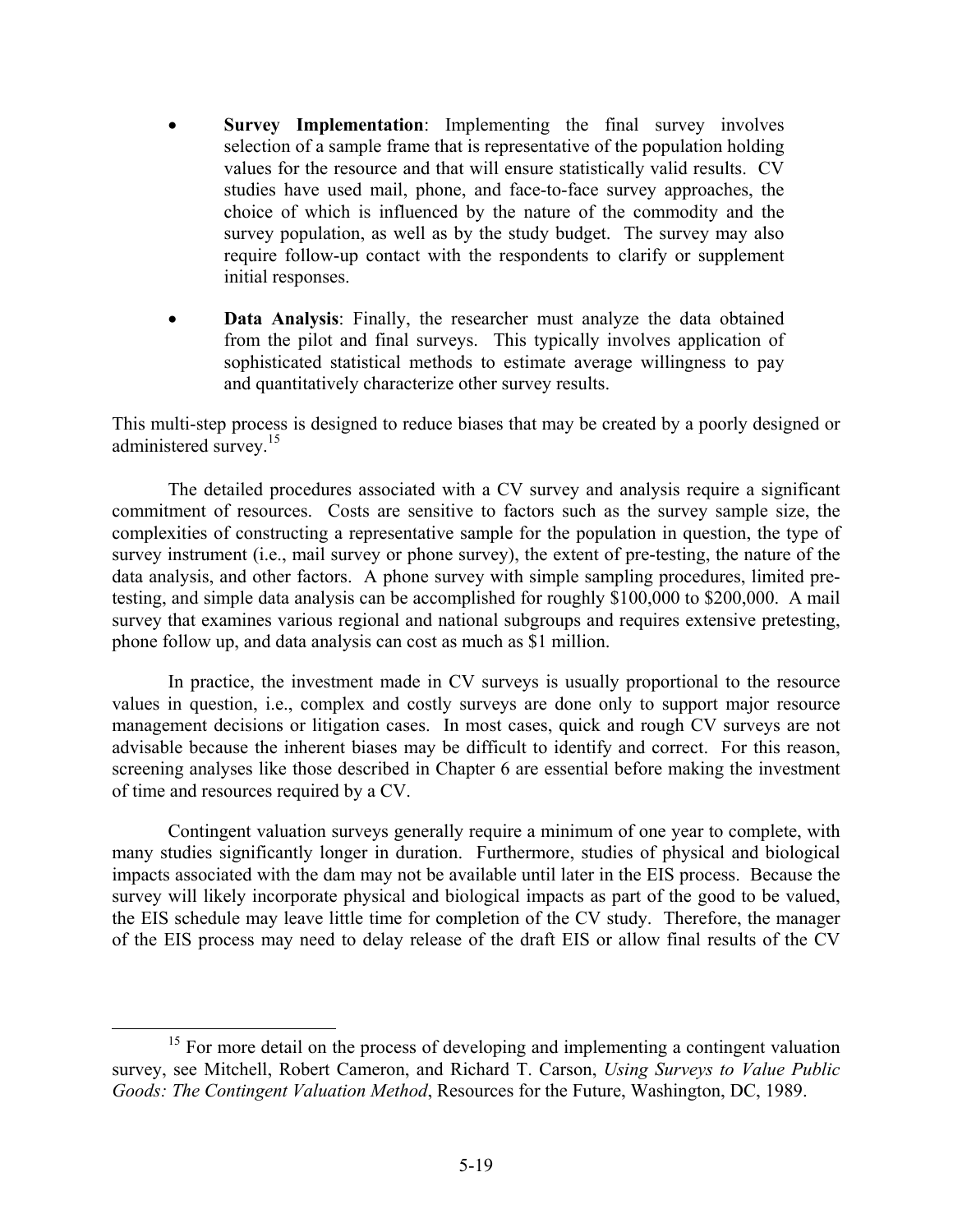study to be added to the final EIS, with the draft EIS reporting only a description of the study methodology.16

# **Limitations of Contingent Valuation**

The advantage of the CV method is that it can be used to capture the full range of values associated with a resource. In addition, because this method relies on stated values rather than observed behavior, it is the only method available for many service flows. Most notably, CV offers the unique advantage of allowing valuation of prospective resource services not yet experienced; this is useful in the case of dam management where changes may restore river conditions long absent in the area (e.g., anadromous fish runs, non-use values for wild and scenic rivers).

However, the reliability and validity of this method has been the subject of much controversy.<sup>17</sup> Some economists express particular concern about the ability of the method to provide meaningful estimates of non-use values for public goods.<sup>18</sup> The debate primarily focuses on whether respondents can provide reliable estimates of the value of these types of goods, given that the public has little or no experience with purchasing such goods. Specific criticisms include, but are not limited to, the following:

- For a variety of reasons, respondents' stated intentions may not equal true willingness to pay. Observers have noted that respondents may not carefully consider personal budget constraints when stating willingness to pay. In particular, CV surveys suggest that individuals value a vast array of environmental commodities; total bids across all these commodities could quickly exceed personal income, casting doubt on the validity of the individual study results.<sup>19</sup>
- Likewise, individuals' bids may be affected by the "warm glow" of giving. That is, bids may reflect individuals' interest in contributing to a worthy cause rather than their true value for the resource in question.

<sup>17</sup> For a comprehensive critique of CV, see Diamond, Peter and Jerry Hausman, *Contingent Valuation: A Critical Assessment*, North Holland Press, 1993.

<sup>18</sup> Many economists that question the use of CV for estimating non-use values accept the method for estimating use values.

19 Arrow, Kenneth, et al., *Report of the NOAA Panel on Contingent Valuation*, January 1993.

 $16$  Harpman, 1994, op cit.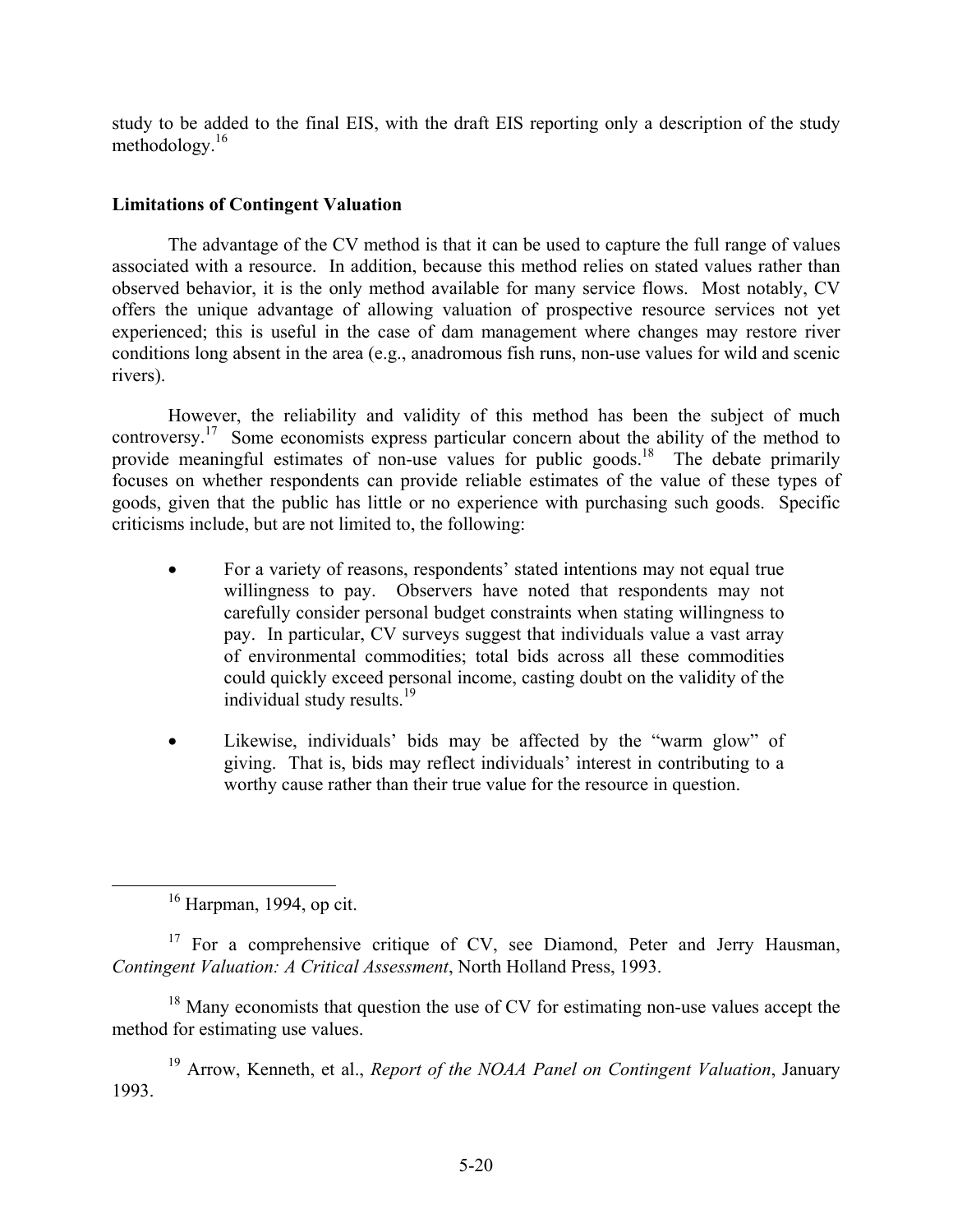- Respondents may be able to express values for clearly understood commodities, but may be unable to express values for more abstract or unfamiliar commodities (e.g., groundwater quality).
- Individuals may have difficulty understanding the scale of the resource they are being asked to value.<sup>20</sup> For example, rather than focusing on a specific river reach that would be affected by dam removal, the respondents may offer bids that reflect their willingness to pay for healthy rivers in general.

Due to the importance of the CV method in many natural resource damage assessments, a panel of eminent economists was convened by the National Oceanic and Atmospheric Administration (NOAA) to evaluate whether it should be applied to estimate lost passive use values for the purposes of damage assessment. The panel concluded that "contingent valuation studies can produce estimates reliable enough to be the starting point of a judicial process of damage assessment, including lost passive-use values," provided that a number of conditions are met in the design, implementation, and interpretation of the CV survey [(58 FR 4601-4614)].

# **Application of Contingent Valuation to Hydropower Dam Relicensing**

Contingent valuation methods are well-suited to a variety of non-power benefits associated with dam relicensing. Exhibit 5-7 reviews examples of how CV may be applicable. First, CV could be used to assess aesthetic values that individuals hold for resources affected by the dam. For instance, diversions and bypasses at the dam may reduce flows to scenic waterfalls. A contingent valuation survey could be used to gauge individuals' willingness to pay to view the falls at different flow levels. One survey approach would be to present respondents with photographs of the falls at various flow levels; the photos would serve as the basis for their willingness to pay bids. The accompanying statistical analysis could then estimate the total consumer surplus for all visitors to the falls. Additional survey questions could be used to estimate the increase in the number of visits to the falls at higher flow levels, an added dimension of the overall societal willingness to pay for the resource. One of the case studies presented in Chapter 7 provides a detailed review of a survey that used such an approach.

Numerous studies have used CV to value improved availability and quality of recreational fishing.<sup>21</sup> One type of study potentially relevant to hydropower relicensing would involve surveying anglers regarding their willingness to pay for improved recreational fishing experiences, e.g., higher catch rates. For example, past studies have asked anglers at a specific site or geographic region to specify their typical daily catch rates; these studies then asked how much more the individual would be willing to pay to double his or her catch rate. This type of

<sup>&</sup>lt;sup>20</sup> See 58 FR, Preamble, Section III (Response to Comments), Subpart S (Nonuse Values and CVM), July 22, 1993.

 $21$  See Chapter 6 of this report for a review of these studies.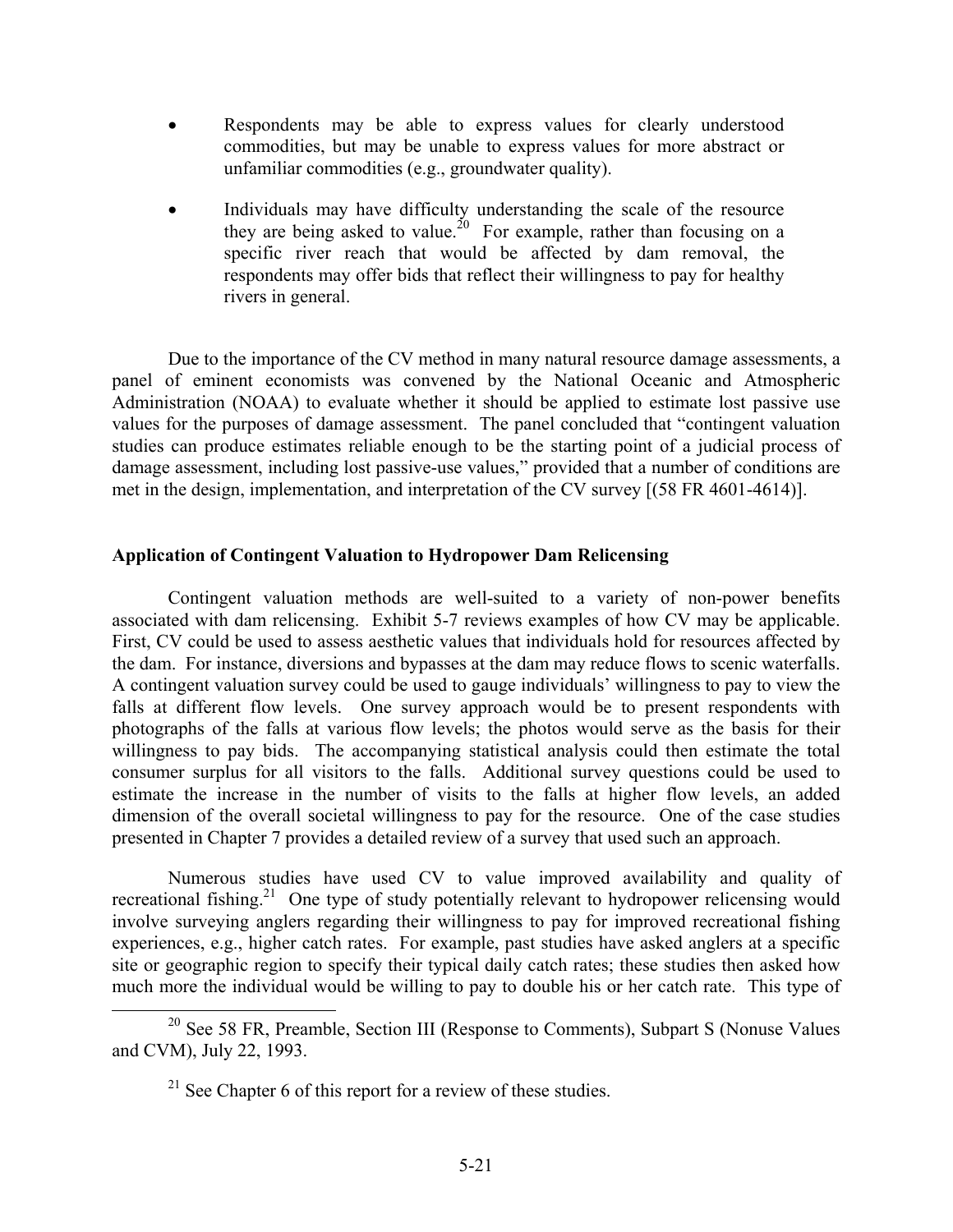CV survey may be appropriate when evaluating licensing alternatives that call for expansion of fish habitat (e.g., through flow increases) or reduced entrainment.

| <b>Exhibit 5-7</b>                                                                            |                                                                                                                                                    |                                                                                                                                                                 |                                                                                                                                                                                                    |  |  |  |
|-----------------------------------------------------------------------------------------------|----------------------------------------------------------------------------------------------------------------------------------------------------|-----------------------------------------------------------------------------------------------------------------------------------------------------------------|----------------------------------------------------------------------------------------------------------------------------------------------------------------------------------------------------|--|--|--|
| <b>EXAMPLES OF POTENTIAL CONTINGENT VALUATION</b><br>STUDIES TO SUPPORT RELICENSING DECISIONS |                                                                                                                                                    |                                                                                                                                                                 |                                                                                                                                                                                                    |  |  |  |
| Service/<br><b>Resource to Be</b><br>Valued                                                   | <b>Example Scenario</b>                                                                                                                            | <b>Modeling Approach</b>                                                                                                                                        | <b>Model Output</b>                                                                                                                                                                                |  |  |  |
| Aesthetic value<br>of scenic<br>waterfall                                                     | Reduced flows below the dam<br>diminish the aesthetic qualities<br>(e.g., sight, sound, spray) of a<br>scenic waterfall in a<br>recreational area. | Survey could present<br>respondents with photographs<br>of the falls at various flow<br>levels and elicit willingness to<br>pay for viewing different<br>flows. | Estimates of individual<br>willingness to pay for flow<br>increases and changes in<br>the number of trips to the<br>falls; estimate of total<br>potential consumer surplus<br>from flow increases. |  |  |  |
| Improved<br>recreational<br>fishing quality                                                   | Dam affects sediment levels,<br>dissolved oxygen, and water<br>temperature, reducing fish<br>habitat and reproduction.                             | Survey anglers using the river<br>regarding their willingness to<br>pay for increased catch rates<br>and/or increased fish size                                 | Average per-angler<br>consumer surplus increase<br>associated with increased<br>catch/size; estimate of total<br>increase in consumer<br>surplus across all anglers.                               |  |  |  |
| Total value<br>associated with<br>dam removal                                                 | Removal of dam on an<br>otherwise free-flowing river<br>would restore anadromous fish<br>population and other aspects of<br>the natural ecosystem. | Survey different categories of<br>households (i.e., regional,<br>statewide, national) regarding<br>willingness to pay for dam<br>removal.                       | Average per-household<br>willingness to pay for<br>removal of the dam; total<br>regional, state, and national<br>willingness to pay for dam<br>removal.                                            |  |  |  |
| Intrinsic value<br>of endangered<br>species                                                   | Change in dam operations<br>would expand habitat for an<br>endangered fish species.                                                                | Survey households regarding<br>willingness to pay to protect<br>the endangered species.                                                                         | Per-household and total<br>willingness to pay for<br>protection of the<br>endangered species.                                                                                                      |  |  |  |

As noted, CV is the only established method for assessing non-use or intrinsic values for resources. For instance, CV could be used to estimate the general public's willingness to pay for removal of a dam and restoration of key ecosystem components such as anadromous fisheries. This type of study would yield an estimate of total value, i.e., use and non-use value. Such a survey must be carefully structured to convey to the respondent the complex mix of services that would be gained (e.g., ecological functions) and lost (e.g., cheap power). Furthermore, the sample design for such a study must be carefully crafted. A small dam on a minor river may have only local or regional significance, suggesting that only the nearby population would hold values for the resource and therefore be included in the survey. In contrast, a major dam on a well-known river may have national significance, calling for a much larger surveyed population.

 $E^{\text{max}}$  The case study chapter in this report reviews a recent CV study estimating the total value of removing two dams on Washington's Elwah River.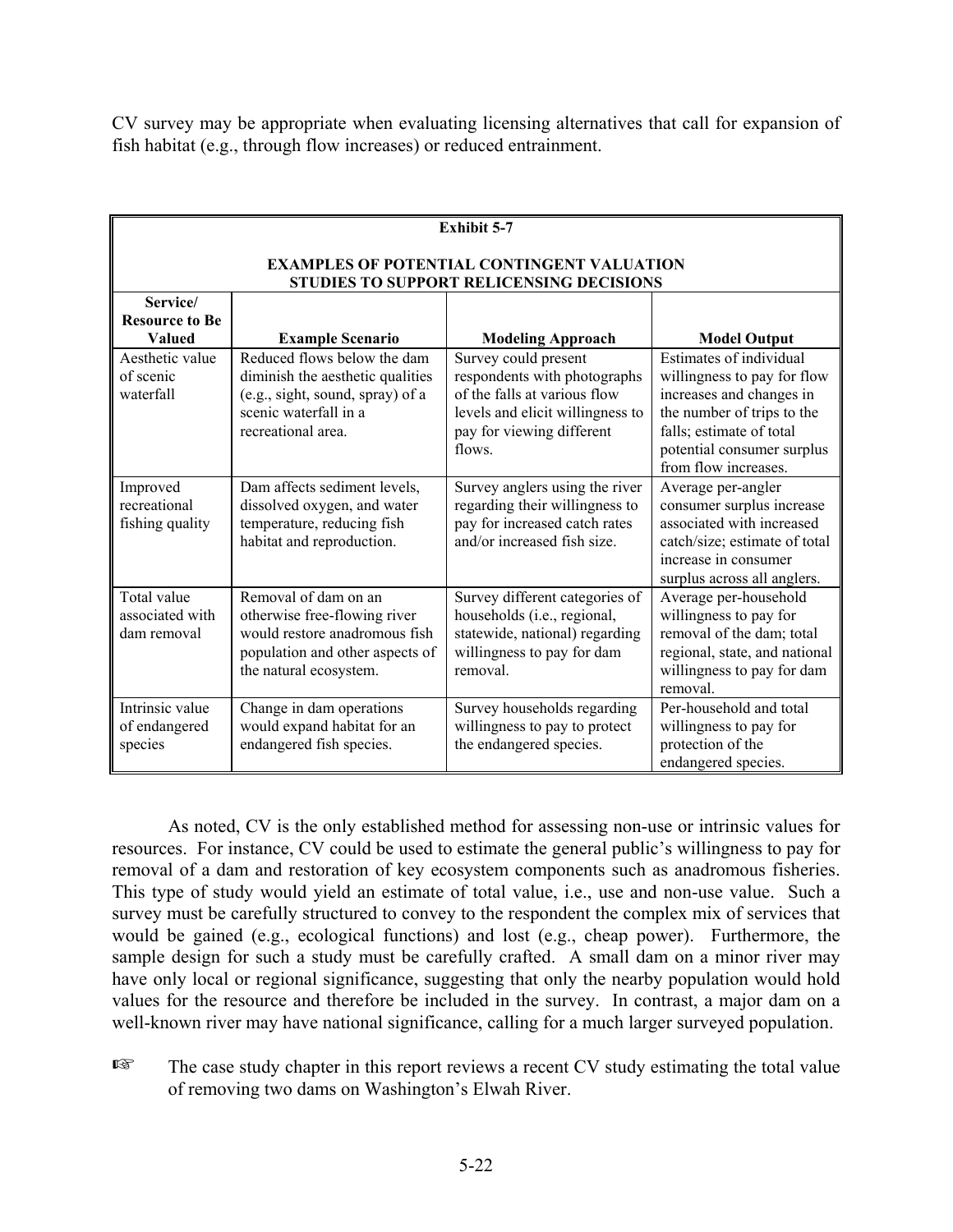Researchers also have used CV approaches to estimate non-use values associated with preservation of threatened or endangered wildlife species. In the context of hydropower relicensing, such a study may be useful if dam operations deplete habitat for key instream species.

# **Other Stated Preference Approaches**

Contingent valuation is by far the most widely used stated preference technique. In recent years, another stated preference methodology -- attribute-based stated choice modeling or conjoint analysis - has been applied to non-market valuation. While this family of models is somewhat complex, it is an emerging technique and therefore worth describing briefly.

Conjoint analysis is related to contingent valuation in that it relies on the respondent making a choice regarding a hypothetical situation. However, with the conjoint method, individuals are presented with several suites of options having various amenities and prices. The method elicits

# **USING CONTINGENT VALUATION TO ESTIMATE WILLINGNESS TO PAY FOR WHITEWATER RECREATION: ILLUSTRATION**

To support the relicensing of the Ayers Island hydroelectric project on the Pemigewasset River in New Hampshire, Duffield (1993) prepared a contingent valuation study examining whitewater rafting values. The objective of the study was to assess willingness to pay for whitewater boating under several dam management alternatives, ranging from continuation of existing peaking power operation to conversion to run-of-river operation in the summer months. Each alternative had different implications for instream flow levels.

Through a phone survey, boaters identified their preferred flow level and were asked to state their willingness to pay for various changes in flows. Respondents were also asked how their level of boating activity would change under the flows for each management alternative. The estimated value per trip ranged from roughly \$28 to \$41  $($1993)$ . Combining this information with estimates of boating activity, the author estimated aggregate annual consumer surplus ranging from about  $$10,000$  to \$111,000, depending upon the management alternative.

Source: Duffield, John, The Economic Value of *Whitewater Boating on the Bristol Stretch of the Pemigewasset River*, prepared for Public Service of New Hampshire, August, 1993.

estimates of marginal willingness to pay based on how the respondent ranks, rates, or constructs equivalent sets of alternatives. For example, Adamowicz et al. used thirteen attributes to create hypothetical recreational fishing scenarios.<sup>22</sup> Some of the attributes used in their scenarios were distance to the site, site terrain, average size of fish caught at the site, catch rate, fish species found at the site, water quality, water flow, and presence of motor boats. These attributes were combined into various choice sets between which respondents choose. The responses were then combined with actual site choice data in a standard random utility framework. The stated preference data give additional insight into the welfare contribution of the different site attributes by improving the statistical efficiency of the estimation process and allowing consideration of changes and site conditions not experienced at actual sites.

Conjoint analysis can also be applied to the estimation of non-use values, although there have been few applications to date. The analysis asks respondents to choose between alternative scenarios where relevant attributes are varied. Attributes include both physical changes and the

<sup>&</sup>lt;sup>22</sup> Adamowicz, Wictor, et al., "Combining Revealed Preference and Stated Preference Methods for Valuing Environmental Amenities," *Journal of Environmental Economics and Management*, Vol. 26, No. 3, pp. 271-292, 1994.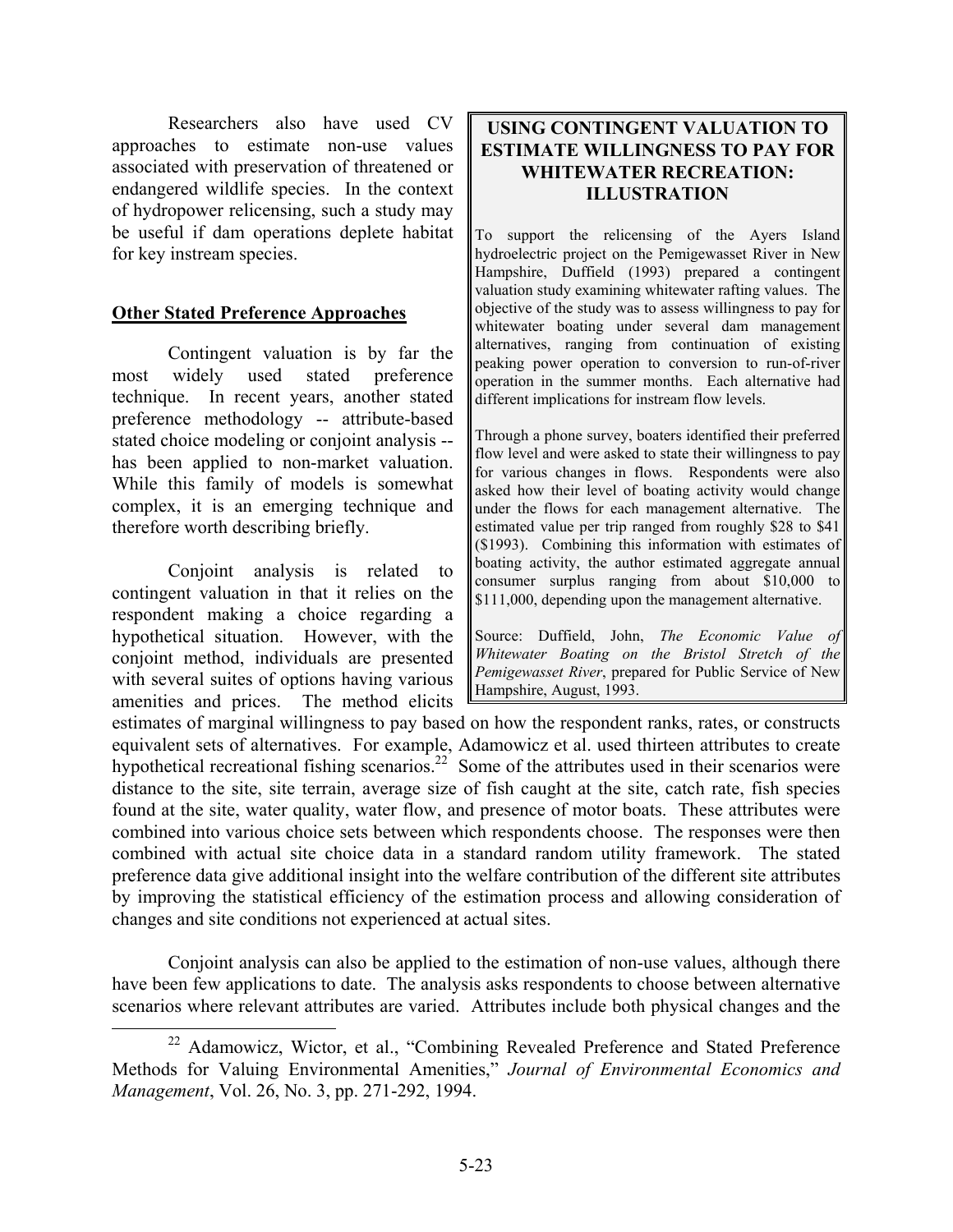individual's cost of obtaining the change (e.g, an environmental improvement). The data can then be analyzed in a random-utility fashion. One advantage of conjoint analysis is that it allows consideration of benefits for a continuum of attribute changes whereas traditional contingent valuation studies generally focus on a single change. For example, a conjoint model could potentially be used to value a range of river flow levels rather than a single alternative.

In the context of both recreational choice and non-use value estimation, conjoint analysis may prove to be very useful in the analysis of FERC relicensing alternatives. Although promising, the properties of the resulting benefit estimates are not as well understood as the estimates obtained from more established stated preference techniques.<sup>23</sup>

### **METHODS FOR VALUING PROJECT SERVICES**

As noted, hydropower projects may provide services other than power. For example, a reservoir that is part of a development may create a reliable source of water for agricultural, municipal, or industrial use. Such services may not vary significantly between relicensing alternatives incorporating different environmental measures and so may have only limited influence on the net benefit estimates. However, when considering dam removal or major changes in dam operation, it is important that FWS staff and other participants in the relicensing process consider the value of such services. Below, we discuss two approaches -- averted cost methods and the factor income method -- potentially useful in assessing the value of such project services.

### **Added or Averted Cost Approach**

Under added and averted cost methods, the cost of producing a good or service is considered in comparison to the cost of providing the good or service through some alternative means. As we have reviewed, the current FERC approach to valuing power benefits represents an averted cost approach. That is, if power can be produced at the dam at a cost lower than that achieved at the next best alternative, then the difference in cost represents the net economic benefits associated with the dam; i.e., the added cost of power generation at the alternative source is an avoided cost.

This same thinking can be applied to a variety of other resource valuation problems. In particular, added or averted cost methods may be applicable when considering the infrastructure services that dams provide, unrelated to power generation. The following are notable examples:

• Dams often provide flood control by tempering the seasonal flow changes of free-flowing rivers. In some instances, if the dam did not exist,

 $23$  For a discussion of the consistency and reliability of conjoint estimates, see Smith, V.K., "Pricing What is Priceless: A Status Report on Non-Market Valuation of Environmental Resources," in *The International Yearbook of Environmental and Resource Economics 1997/1998: A Survey of Current Issues*, edited by H. Folmeer and T. Tietenberg, 1997.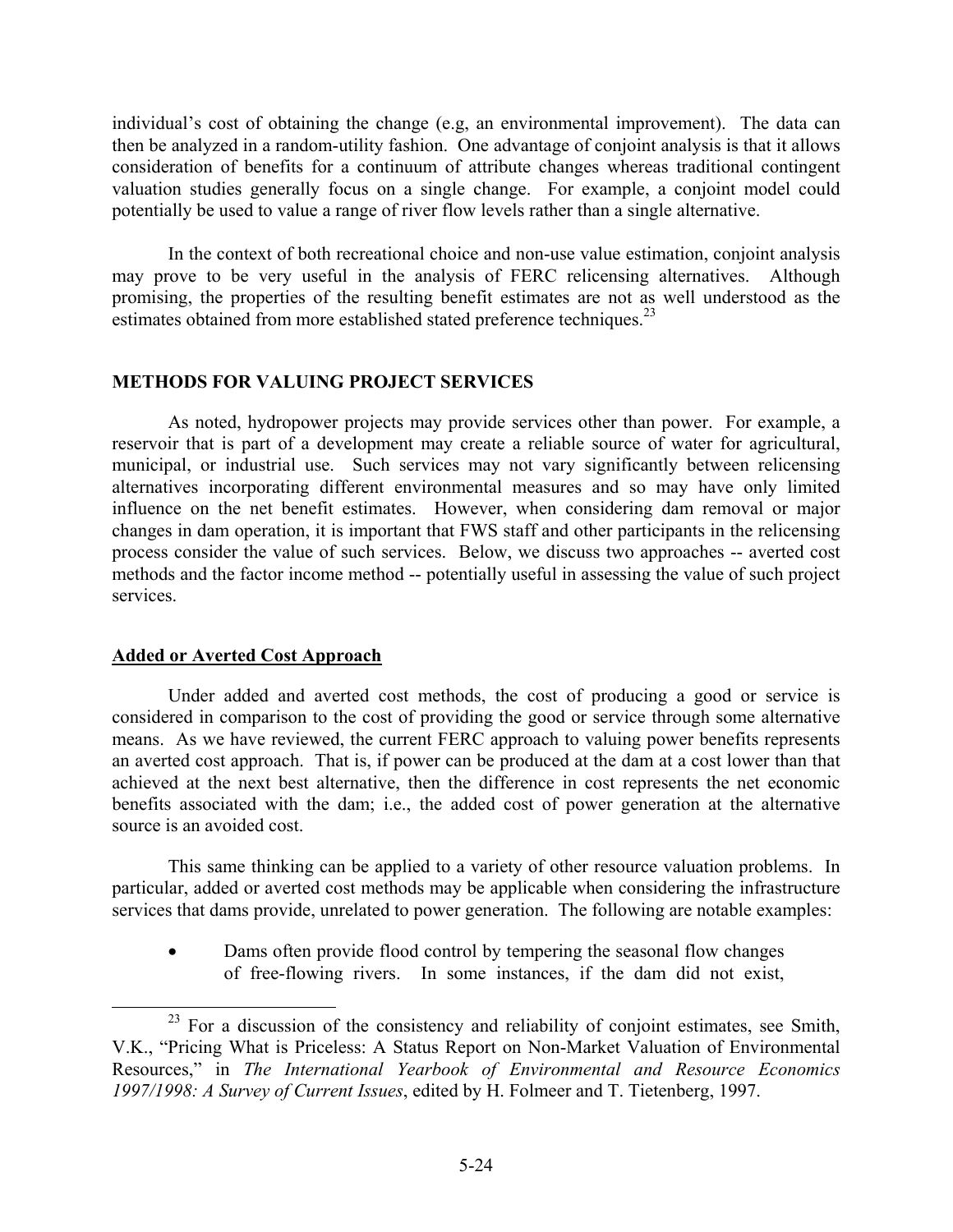construction of other flood controls (e.g., levees) would have been necessary. Likewise, if the dam is removed, these controls may be needed. Therefore, the flood control services provided by the dam can be valued on the basis of the avoided flood control expenditures.

- Dams may reduce and stabilize flows on a river making it navigable for commercial vessels; this avoids potentially higher costs associated with alternative transportation.
- As noted, reservoirs created by dams may allow more cost-effective water withdrawals for municipal and agricultural use. The cost of delivering water from an alternative source can be used to reflect the value of water supplied by the project. $24$

A good example of how avoided cost methods can be applied in assessing project services is provided in the Bureau of Reclamation's (BOR) assessment of the Kingsley Dam in Nebraska.<sup>25</sup> One component of this analysis involved valuing the reliable supply of cooling water that the project furnished to a nearby coal-fired power generation facility. The study estimated the avoided cost of the least-cost alternative for cooling the plant in the absence of the Kingsley Dam project. Without the project, the natural flow diversions to the reservoir would be insufficient to meet water needs at the plant. BOR considered both the costs of retrofitting a closed cooling system and the costs of pumping groundwater and using it as a replacement for surface water. BOR estimated the 30-year present value of the cooling system option to be about \$148 million while the analogous estimated cost of pumping groundwater was estimated to be about \$68 million. Therefore, BOR valued the cooling water supply at \$68 million.

Replacement power effects represent another example of averted-cost benefits potentially provided by dams. When considering the economic advantages of hydropower sources, FERC currently incorporates the avoided cost of pollution control at combustion-based replacement sources. As we have described earlier, it may be more appropriate to consider the externalities imposed by emissions from combustion plants. Most studies of emissions externalities focus on the costs imposed by these emissions (e.g., health care costs, costs of cleaning soiled surfaces). Therefore, a benefit of a given hydropower project may be avoidance of these costs around combustion replacement sources.

The data and resources required for an avoided cost study are diverse and highly casespecific. For example, the avoided cost of replacing flood control services provided by the hydropower project with other engineered solutions will depend on numerous hydrological,

 $24$  For a more detailed discussion of water supply benefit evaluation procedures, see DOI, 1983, op cit., pp. 20-25.

<sup>25</sup> Davis, Rob M., et al., *Economic and Financial Analysis: Federal Energy Regulatory Commission Projects No. 1417 and No. 1835*, Economics Group, Technical Service Center, U.S. Bureau of Reclamation, August 1996.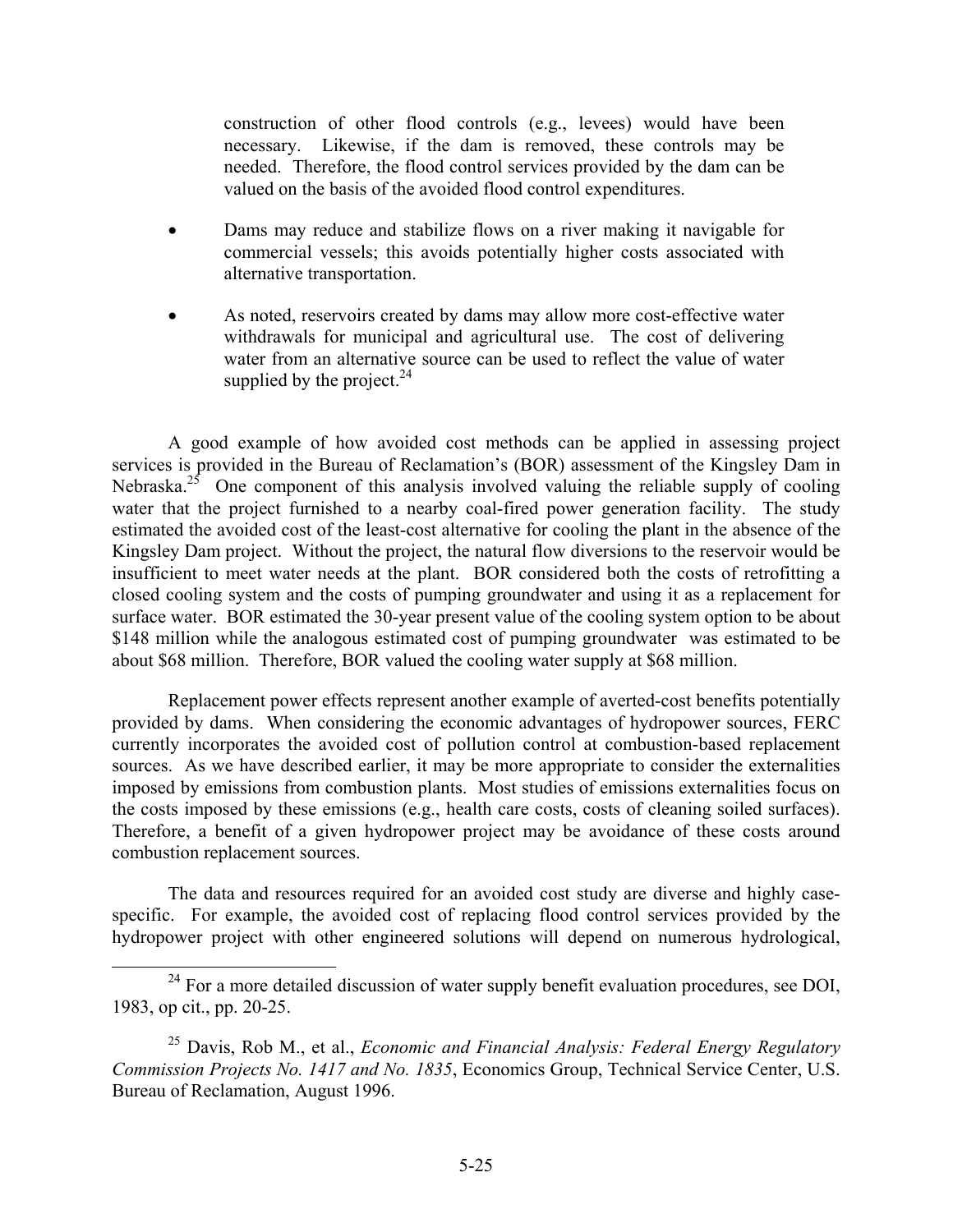geographic, and demographic factors in the vicinity of the river. It is beyond the scope of this report to review methods for evaluating such costs. However, when dam removal is under consideration, participants in the relicensing process should be aware that many of the nonpower benefits discussed throughout this report will need to be weighed against potentially significant secondary infrastructure services provided by hydropower projects.

# **Factor Income Approach**

Under the factor income approach, the services provided by a resource are viewed as inputs to the production of a service or commodity sold in the market. This approach is based on the economic concept of a production function; that is, inputs such as natural resources are combined to produce a good or service sold in the market. Changes in the cost of acquiring these inputs can affect profit realized by the producer of the final good or service, and this loss can be used to value the resource in question.

In the context of hydropower relicensing, the factor income approach is most applicable for valuing irrigation water supplies. Irrigation water from the project can be treated as an input in the production of crops. The water's contribution to farming net income (profit) represents the value of the irrigation water.

This approach was used by BOR to value irrigation water supplies from the Kingsley Dam in Nebraska.<sup>26</sup> The analysis was based on Department of Agriculture crop budgets reflecting productivity and profitability of corn farming with and without irrigation water. Based on water application rates, BOR translated differences in net income per acre to differences in net income per acre foot of water used. The analysis estimated a value of \$8.29 per acre foot of water, with total annual supplies (95,500 acre feet) valued at \$791,700.

<sup>26</sup> Davis, Rob M., et al., 1996, Ibid.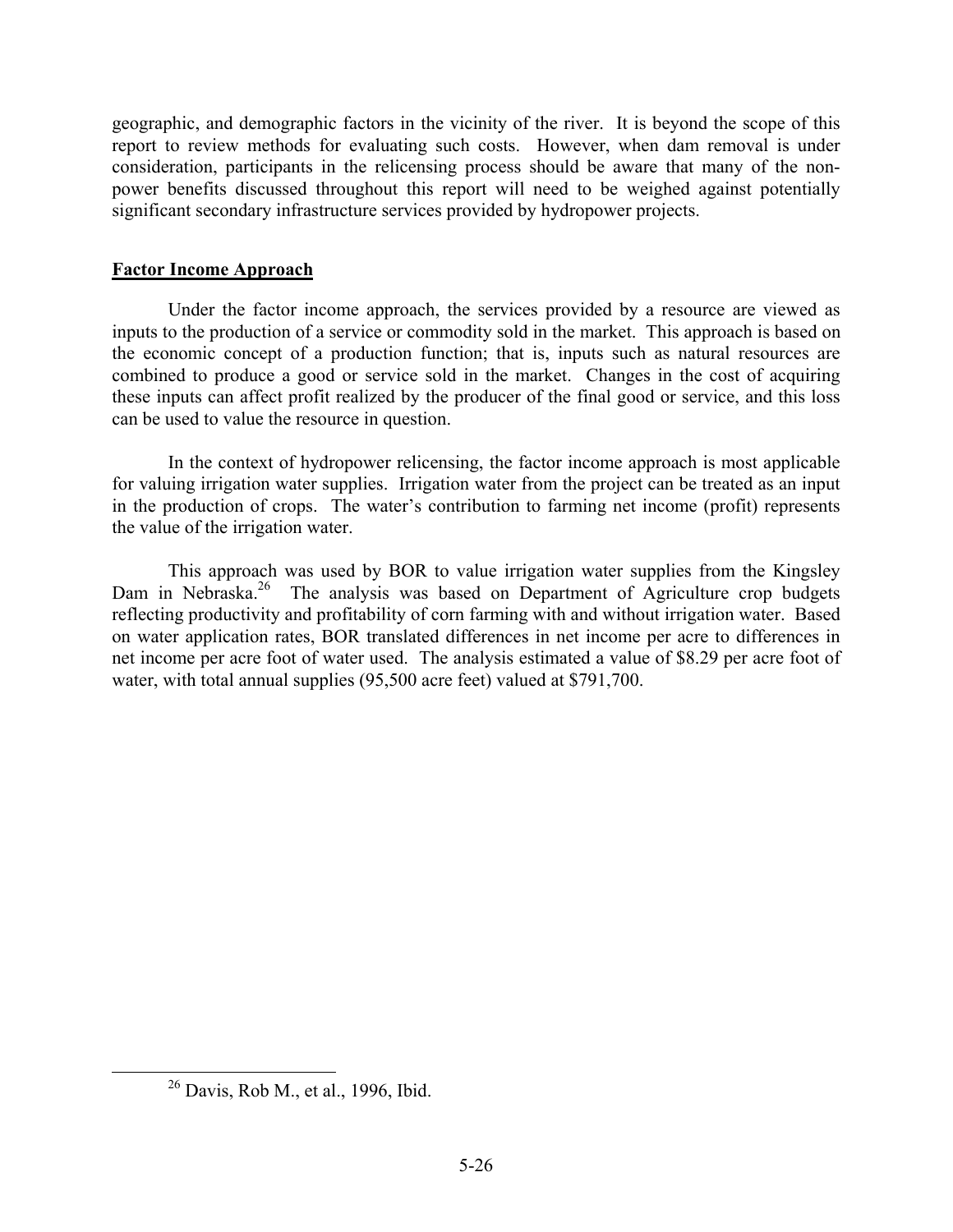# **THE MARGINAL VALUE OF INSTREAM FLOW: A SPECIAL APPLICATION OF PRIMARY METHODS**

Hydropower facilities, particularly peaking power dams, frequently alter the amount and timing of water flows below the dam. Water may be impounded behind the dam to be released at times when power generation is most economically advantageous. Impounded water may also be routed to consumptive uses such as irrigation and municipal water supply. Furthermore, water may be diverted around portions of rivers (called bypass reaches) and returned to the river far downstream. Depletion of instream flow can affect both ecological conditions in the river (e.g., reduction of fish habitat) as well as human uses such as rafting and aesthetic enjoyment. Many EISs focus on the need to manage the hydropower facility in a way that satisfies the licensee while preserving or restoring the various instream services the river provides.

Economists have developed studies that consider instream flow as a resource to be efficiently allocated between competing uses. As with other economic resources, efficient use means allocating the resource to the highest-value applications. Therefore, these studies generally examine the value of instream flow for commercial uses such as power generation and agriculture relative to value in non-market uses such as recreation and aesthetics.

#### **Marginal Value Concept**

Many of the studies of instream flow seek to estimate the marginal value of water for the alternative use under consideration and compare this marginal value to an ongoing use of the river flow (e.g., power generation). The concept of marginal value refers to the last unit of an economic good that is consumed. For example, the marginal benefit of one more acre-foot of water added to river flow is equal to what the user (e.g., a recreational rafting enthusiast) is willing to pay for the additional unit of water.

Economic theory suggests that a resource is efficiently allocated when the marginal benefit of supplying the good is equal to the marginal cost. Placed in the context of hydropower and river flow, this means that competing uses of river flow should be balanced to equalize the marginal benefit of the water for generating power and the marginal benefit of the water for other uses. For example, the marginal benefit of an acre-foot of water for downstream recreation can be compared to the value of the power (measured as the avoided cost of replacement power) that is given up by using one less acre-foot of water to generate power at the dam. Other studies of the value of instream flow have examined consumptive uses such as irrigation withdrawals and compared the commercial value of these withdrawals to alternative downstream uses.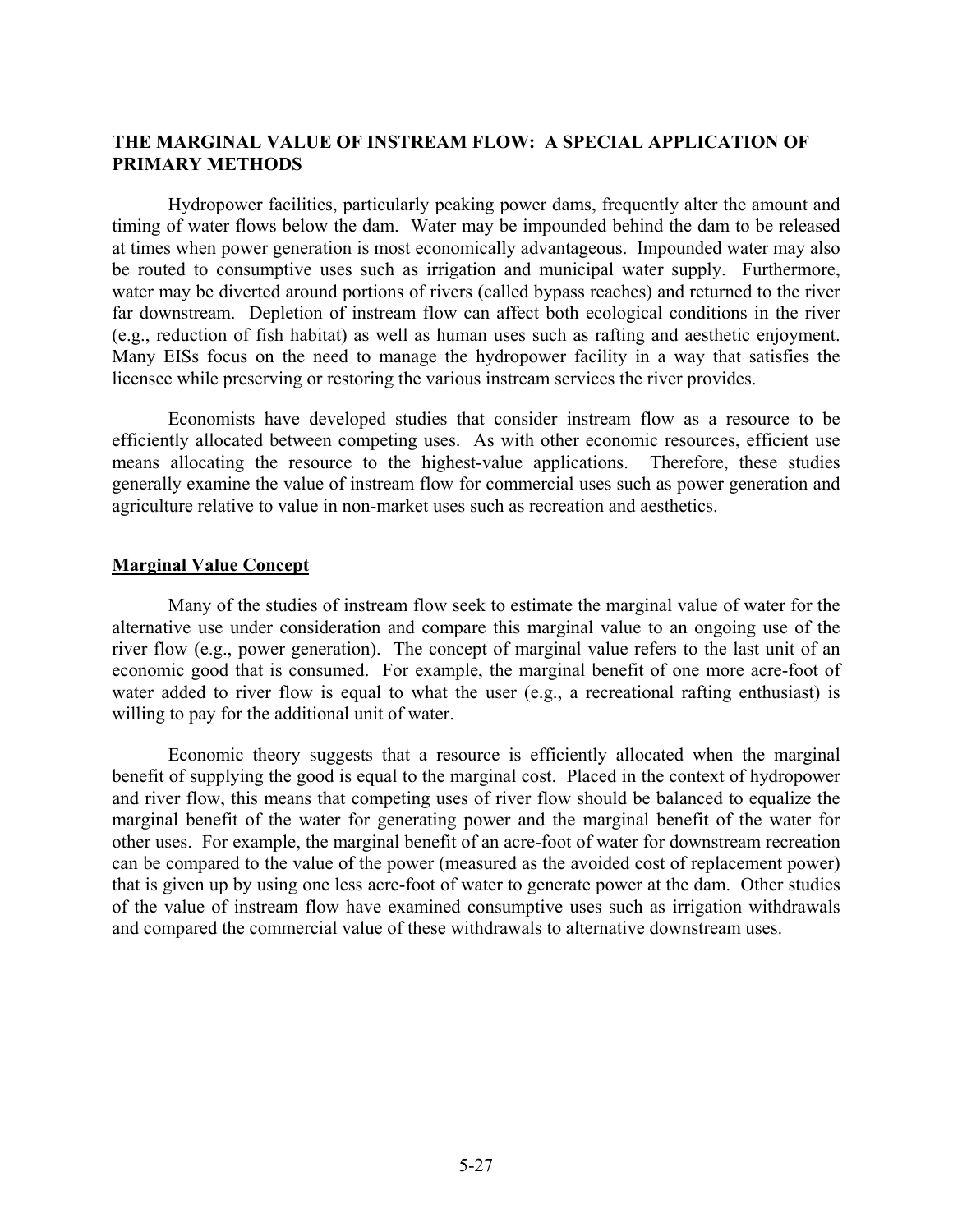Exhibit 5-8 illustrates the potential relationship between flow and value in competing uses of streamflow. As shown, the marginal benefit of increased flow for alternative uses is initially high, demonstrating a strong willingness to pay for increased flow when streamflows are very low. The marginal value of increased flow is positive across a range of flows, although this marginal value decreases at higher flow levels; e.g., rafters may value increased flow, but

additions to larger base flows are less and less valuable. Most studies compare this marginal benefit to a marginal cost that equals the price or value of the water in its current use (e.g., the value of the unit of water if it is used to generate power). This marginal cost is depicted as a flat line in the graph. The point where the marginal benefit of increased streamflow equals the marginal cost (shown as F\*) is the economically efficient flow because at greater flow levels, the cost of flow exceeds the benefits.



### **Application to Hydropower Relicensing**

In the context of hydropower relicensing, marginal analysis of instream flow is useful for contrasting the value that recreational river users place on flow relative to the marginal value of water for producing power. Much of the economics literature focuses specifically on balancing hydropower and consumptive uses with recreational uses of streamflow. While a variety of flow valuation approaches exist, the most common techniques are built on the contingent valuation methodology discussed above.<sup>27</sup> The studies survey recreationalists regarding their willingness to pay for river uses, treating willingness to pay as a function of stream flow. Several different survey approaches have been used. For example, some studies elicit individuals' stated willingness to pay for flows that they actually experienced at the site and then compare these

 $27$  For a review of instream flow valuation approaches, see Brown, Thomas C., et al., "Addressing the Direct Effects of Streamflow on Recreation: A Literature Review," *Water Resources Bulletin*, Vol. 27, No. 6, pp. 979-989, December 1992.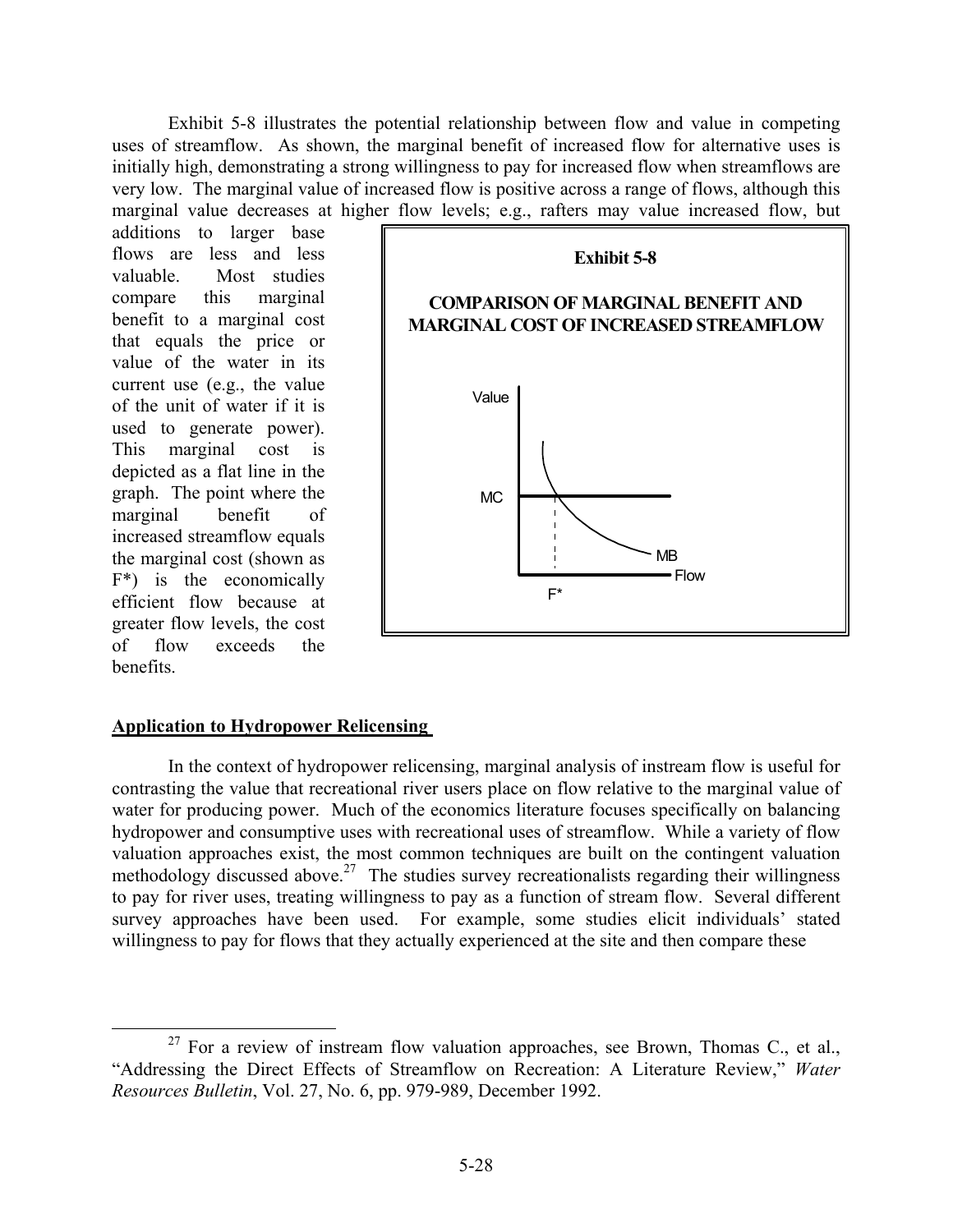responses to infer the value of different flow levels. Other studies displayed photographs of the river under various flow conditions while others used verbal descriptions to obtain estimates of willingness to pay.

Most of the instream flow studies find an "inverted-U" relationship between flow and the recreational value under consideration. This relationship is illustrated by the curve in Exhibit 5- 9. Consistent with the marginal benefit concept reviewed above, the economic value of increased river flow initially rises as flows increase. However, in the case of recreation, flows beyond a certain point are actually detrimental to the recreational activity. Therefore, marginal benefits decrease beyond some optimum flow.

In cases where competition for instream flow is a major issue, marginal benefit studies may provide a means for identifying dam operation alternatives that maximize social welfare. Using the contingent valuation or travel cost methods described above, original research could be conducted to estimate the value of instream flow to local river users. Major uses in the study area could be targeted; for example, existing studies have derived the value of instream flow on the basis of willingness to pay on the part of anglers, rafters, viewers of scenic waterfalls, and other users. These marginal benefits of increasing flow could be compared to the marginal costs of increasing flow. In most cases, these costs would include the value of the power generation given up to supplement river flows.



In addition, the marginal value of instream flow could also be used to evaluate the costeffectiveness of other attributes of dam operation. For example, in arid western states, mitigation measures sought by resource management officials often include water conservation actions designed to reduce evaporation losses occurring when water is delivered to irrigation and